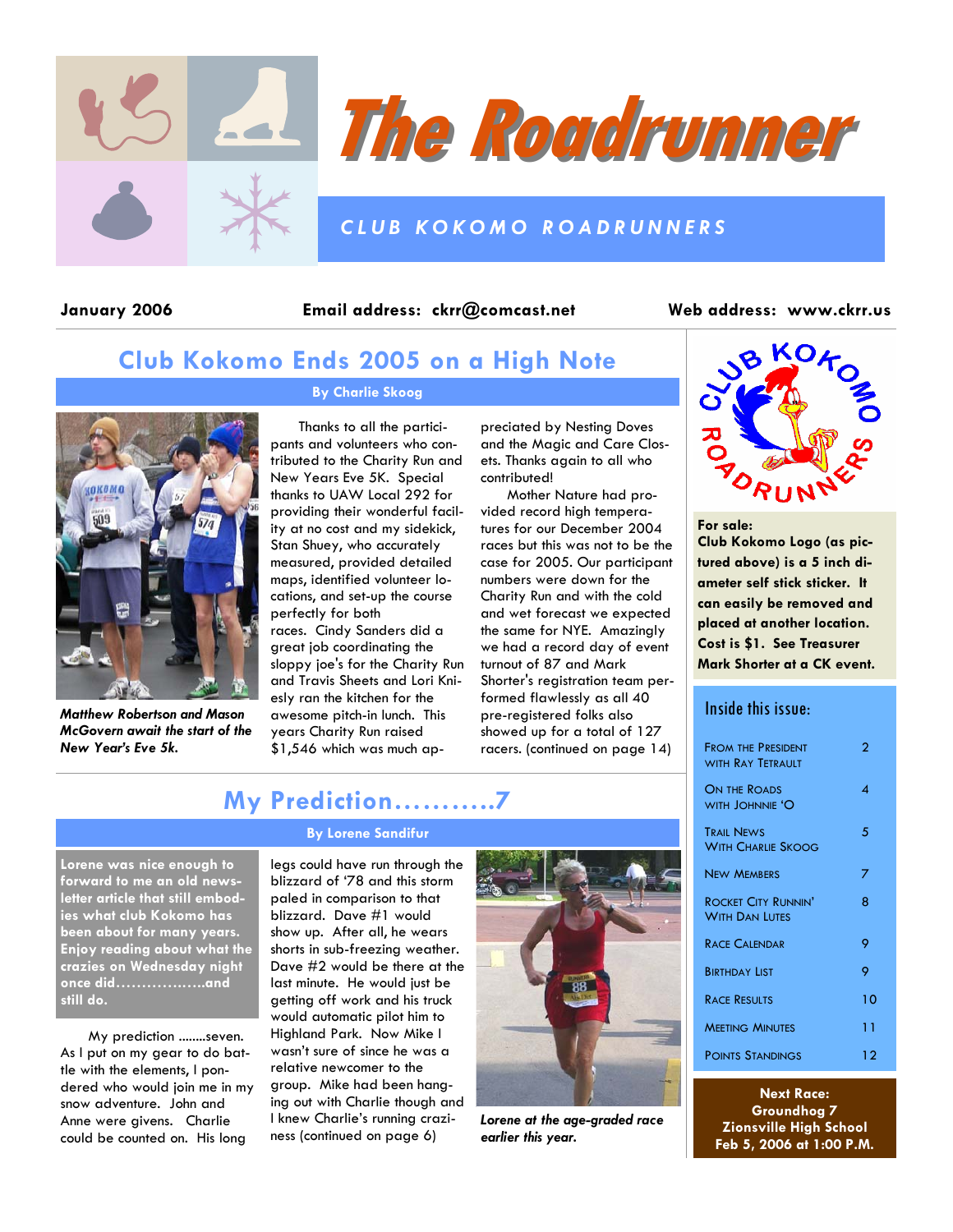

### **From the President**

**By Ray Tetrault** 



My life revolves around people. I get to see the best of people and the worst of people. This privilege comes as a result of being a pastor, counseling and being a part of CKRR. I can still vividly recall a man approaching me about becoming a member of our church. He wanted to "be a part of Grace Fellowship." He asked me for a membership application for the church. I told him I didn't have any applications. He thought I meant I didn't have any on me. So he asked the next logical question. "How much does it cost to be a member of Grace?" No membership could ever cost as much as Grace membership costs. I told him that membership at Grace

would cost his life. He was horrified. The reality is that salvation is free, it is a gift given to us by a gracious God. But to be a member cost a life, and that life was given by Jesus. He was so relieved to know I wasn't speaking literally about his life, that he laughed and said, "I thought for a moment you wanted me to do something as a member of Grace." And my mind went into motion. In order to be a member, you need to be active. There is the requirement of Jesus that you "deny yourself, take up your cross and follow Me." Now that is active membership!

Which brings me to membership with CKRR and what I believe is the best way to make your membership count for something. Your membership at CKRR will not be of any value if you are not active in your club. There are going to be those moments when you must decide for yourself what you can do for CKRR. Your membership without active participation isn't worth the few dollars it costs to be a part of the club. It may mean you show up on Wednesday evenings to run with and encourage other runners/walkers. It may mean that you volunteer to help at any race you are not going to run or walk in. Maybe it means that you are going to be a CKRR evangelist, going out and finding others who don't know about CKRR and signing them up. I wonder how many people that didn't renew their CKRR memberships are able to be brought back into the club. It may mean you making a phone call and inviting someone back. It may mean you getting involved enough to make peace or help find a solution for someone.

Can you look at 2006 as "THE YEAR" you are going to set new personal bests, participate in more races than ever before, run your first marathon, go on our annual CKRR marathon trip to Deadwood South Dakota, maybe run your first mini-marathon. This is the year you are going to finally lose the weight you have fought with for so long, or planning weekly training with a core of runners slightly better than you. This is the year you are going to step forward and tell the club that you are going to be counted on to help direct or volunteer at a race, or maybe 2006 is the year you adopt someone in CKRR to be their secret best fan. This is the time to set your goals. And 2006 is the time to meet those goals!

You belong to a very privileged group of people. You have membership in CKRR. And membership has privileges, but it is only the active members that understand it best. 2006 is filled with opportunity!

#### **Long Runs**

Starting January 7h at 9:00 each Saturday morning I am opening my house to all those who want to begin running long runs. We will run loops so we can have varying distances enabling some to run less or more depending on conditioning status. Here are the times when I will be running long runs and anyone is welcome to be a part.

January 7, 14, 21, 28 at 9:00 a.m.

February 5 is the Groundhog Run.

February 11 meet at my house at 6:15 a.m. for a drive to Eagles Creek to meet up with Dan Lutes and the Race

Director for the Deadwood Mickelson Marathon for a long run starting at 8:00 a.m.

> February 18 at 9:00 a.m. February 26 at 1:00 p.m. March 5, 12 at 1:00 p.m.

This schedule takes into account playoffs, Superbowl, Groundhog Run, and our annual awards meeting. I hope to see you for some runs!

#### **Financial Issues**

We have been talking at our CKRR meetings about the financial condition of our club. It isn't that we are in terrible shape or are hurting financially. I asked those at our monthly meeting to talk about our financial future. Our club spends over \$6000 a year to carry out the mission of helping others celebrate a healthy and active lifestyle. This is in addition to our membership fees, our race costs, and our awards. This does NOT include our Coyote Kids program which needs around \$5000 a year to maintain the program. This also does not include our scholarship program.

We have found it more challenging than ever before to raise sponsorship dollars for the ongoing support of CKRR programs. As a result of these challenges we are going to try and raise sponsorship annually rather than for a single race only. This means when someone sponsors CKRR, they are sponsoring every event the club is doing, we will list them on our website and in our monthly newsletter. This will give them more exposure for their dollars and should enable us to focus on fundraising once per year, rather than for each race.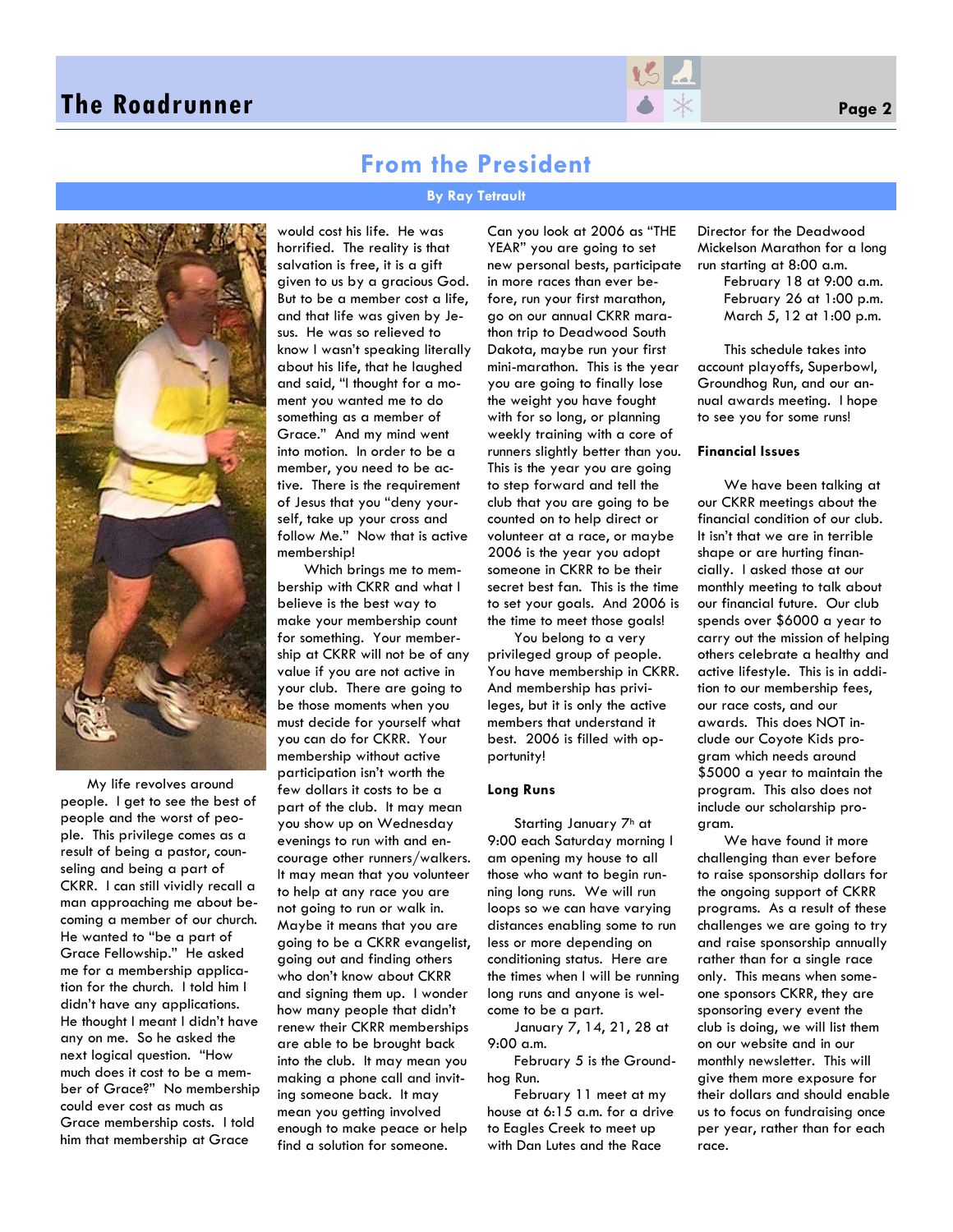# **Page 3 January 2006**



But here is the big catch. I am asking each member to review the list of sponsors and thank them for their part in making our club what it is. More importantly I am asking you to support these sponsors by purchasing their products and calling them first when you have a need for the products they offer. I am asking you to help us in identifying potential businesses who might be willing to help us with donations ranging from \$250 per year and up. We will send a brochure outlining our club's mission statement and what we are doing to try and accomplish it.

Can you imagine the cost of CKRR membership without the almost \$12,000 we raise annually to support the club? It would mean we would need to raise the price of membership an extra \$60 per person at the minimum to continue what we are doing. Our community, our friends, and our families need the kind of programs CKRR offers. We offer a way to make our bodies healthy. We offer the friendships necessary to stay on a fitness for life program. We offer the partnerships and support to manage life through the difficulties, diseases, and challenges you will face as you walk through your life.

Thank you for your help and your active participation in taking up this challenge.

#### **Sara's Supporters:**

I just hung up my phone from talking with Sara Miller and her husband Dan. They were part of our marathon trip to Top of Utah marathon. We have been talking about her health journey through the unknown world of cancer. I asked her to write something for the newsletter and called her tonight to see what she would have ready for this newsletter.

She received bad news from her doctor and had a mastectomy December 27th. Enclosed is a copy of a letter she sent to me to share with the club before she knew she needed a mastectomy.

#### *Ray,*

*Thank you so much for your kind words of support and encouragement. They help tremendously at a time like this. And as always, it is so good to hear from you and Robin at any time about any thing. You're both special to Dan & I.* 

*I would be happy to share my story with you and the club if it will help anyone going through this or anything like it.* 

*I had gone in for my routine annual mammogram in Oct and received a phone call a week later that something suspicious had shown up and I needed more films taken. On Nov 8th I had that done and met with a radiologist from Indy (in Kokomo) who recommended a biopsy. Arrangements were made for a stereotactic biopsy that same week on the 11th at St. Francis Hosp in Indy and the same radiologist performed the biopsy, which was very reassuring. On Nov 16th I was diagnosed with ductal carcinoma insitu but mine had* 

*already filtrated outside the ducts. I met with my oncologist on Nov 21st and he recommended a wonderful breast surgeon in Indianapolis for me. I have already told this doctor that he is the Peyton Manning of breast surgeons! After viewing my MRI, the surgeon told me he saw nothing on my reports that indicated I needed a mastectomy and we would try to get all of it with a lumpectomy and radiation.* 

*I just had the surgery Tues, Dec 13th and am recuperating*  *at home right now. They were to remove the breast cancer and hope for "clean margins" and also remove the two sentinel lymph nodes. I awakened from surgery to learn that only one lymph node had been removed and it was cancerfree! At this time, I am awaiting results from the breast cancer itself. My future treatments will depend on what they reveal.* 

**From the President (continued** 

*The last time I ran was Sunday, Nov 27th with Marie Nichols and* 

*she has been an angel on earth. My wish for everyone in the world is to have a friend like her. Through this whole experience with cancer I have felt very blessed. I don't really know what is ahead for me but I know God is with me and I have the wonderful support of family and friends, like you. There are so many ways God has shown his presence to me at this time in my life and I am totally at peace with anything I have to face. Dan, Matthew, Emily & Joel have had this to deal with, too, and through their pain, were strong for me. They have been so loving and supportive, it just breaks my heart.* 

*Ray, we look forward to being with you and our CK family. Thank you for the invite Sun. - don't know about this Sun but maybe one soon. I look forward to running with all of you again. Will you be giving an award for last place? I'll take it!!* 

*Love to all, Sara* 

My open letter to Dan and



*Sara, with her husband, Dan, and other club members at the 2004 Top of Utah Marathon.* 

Sara is this. We all run together; no matter where the trail takes you, we are going to run with you there. Nothing gets to you unless it first goes through the hands of a loving God. So stay on your journey, don't worry about the aid stations you will need to finish this race, we are running to the finish line together, no matter the cost. We love you and miss you!

*For anyone interested, Jim and Roxane Burrous have both mens and a womens club singlets for sale in red and a size medium for both. The cost is \$15 each. If you're interested in purchasing both or either of them email me at the address on the front of the newsletter and I'll let Jim and Roxane know.* 

*Also, Mary Miller has 2 of the women's club shorts in royal blue in a medium and a large. Each pair would be \$16 each. If you're interested in either contact me as suggested above.*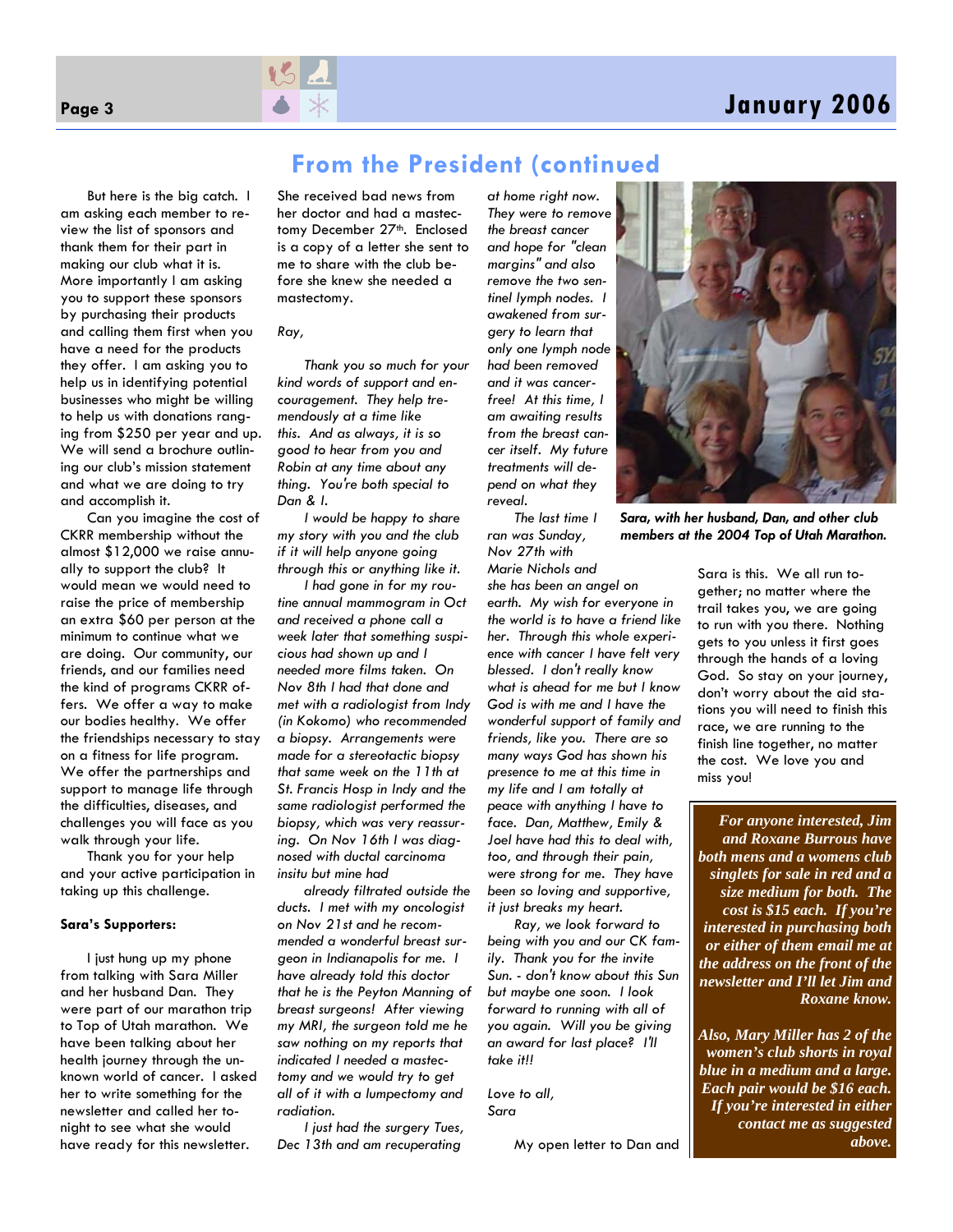

## **On the Roads**

#### **By Johnnie 'O**



#### **CK hosting chili contest at Award's Luncheon**

Club Kokomo Roadrunners will host its first Chili Contest at this year's Awards Luncheon at the Senior Citizen Center on Feb. 12.

In recent years, Steve Miscoi, with Annie 'O's help, cooked chili for the annual Awards Luncheon. Steve will not be able to serve up his famous soup this year. Last fall, he became a corrections officer at the Howard County Jail. His schedule varies, and he does not know at this time if he will be off the day of the luncheon.

So, CK's officers decided to have the club's first Chili Cooking Contest. There will be a prize; we just don't know what. Chili makers need to get their name to Ray by Jan. 27. A crock pot per entry is requested.

When it comes to chili recipes, there is a planet-size list in cookbooks and Online at cooksrecipes.com. At the risk of sounding like Bubba in the Forest Gump movie, you have your Sirloin Chili, Five Alarm Beef Chili, Spicy Sausage Chili, Lamb Chili, Venison Chili, Buffalo Chili, Chicken Chili, Southwestern Chicken Chili, Crawfish Chili, Turkey Chili, Brazos Turkey Chili, and West Coast Turkey Chili. I

wonder if there is an East Coast Turkey Chili.

Then you have your Vegetarian Chili, your Spicy Vegetarian Chili, Vegetable Bean Chili, Black Bean Chili, White Bean Chili, Black Bean Turkey Chili, White Bean Turkey Chili, Mushroom Superbowl Chili, and Laszlo's Eggplant-Soy Chili (Ugh!).

Or you could have your Cincinnati Chili I, Cincinnati Chili II, Texas Chili, Tex-Mex Chili, Pat's Real Texas Chili, New Mexico Chili, Greek Chili, Zuppa (Italian-Southwestern) Chili, or Cajun Chili.

You could also have Three-Alarm Chili, Cheesy Macaroni Chili, Coffee Liqueur-Mayan Chili, Grandpa Snub's Chili, and Max's Chili. There is even a Nell's Chili Con Carne in Paul Newman's cookbook.

Annie 'O already has signed up to bring a crock pot of her favorite chili. If we do not receive enough entries, Johnny 'O will have to open his "Are You Hungry Tonight?" book of Elvis' favorite recipes. Instead of chili, you may find on the Luncheon table Biscuits and Red-Eye Gravy, Sweet Breakfast Grits, Burnt Bacon and Mustard on Toasted Rye, Fried Peanut Butter and Banana Sandwich, Old-fashioned Scrapple served with catsup and creamed onions, and Johnny 'O's favorite – Chicken a la King.

If Elvis' recipes don't scare you into contacting Ray, then maybe Johnny O' will ask Lorene Sandifur to cook for the Awards Luncheon. Ray's telephone number: 854-1393; email: rayrobin@email.com.

#### **GOODFELLOWS**

Since 1911, the local Goodfellows organization has been helping mothers buy clothes for their children. Johnny 'O has been a member of Goodfellows for more than 30 years. Providing clothing for 2,000 children each year is the best present Johnny 'O receives at Christmas. He didn't believe such a present could get better, but it did this year because friends joined him in the effort.

At Christmas this year, Johnny 'O raised a glass of Guinness in appreciation to fellow Goodfellows and Club Kokomo members Annie 'O, Lorene Sandifur, Charlie Skoog, Dave, Nancy and Kylie White, Mike and Marsha Daugherty, Dan Lutes, and Brian Reinhardt, and CK members and Wildcat Guardians Debra Bowman, and Lynn and daughter Kierra Howell.

They made Johnny 'O's Christmas special this year.

#### **RACE FOR THE CURE**

Mark April 22, 2006, for the 2006 Komen Indianapolis Race for the Cure. Johnny 'O again will be forming a team. He will attend a 1:30 p.m. captain's meeting in Indy Jan. 7 at St. Luke's United Methodist Church. He will have team information in February's newsletter and at the Awards Luncheon.

#### **THE KOZTECKI'S**

Long-time CK members John and Lien Koztecki, who have been living in Japan, are moving to San Antonio, Texas. John has accepted a job at the family center at Randolph AFB. "Hope to see all you guys in April – we'll be back for Joe's (their son) wedding."

#### **FINAL THOUGHT**

Go Irish. Beat Buckeyes!

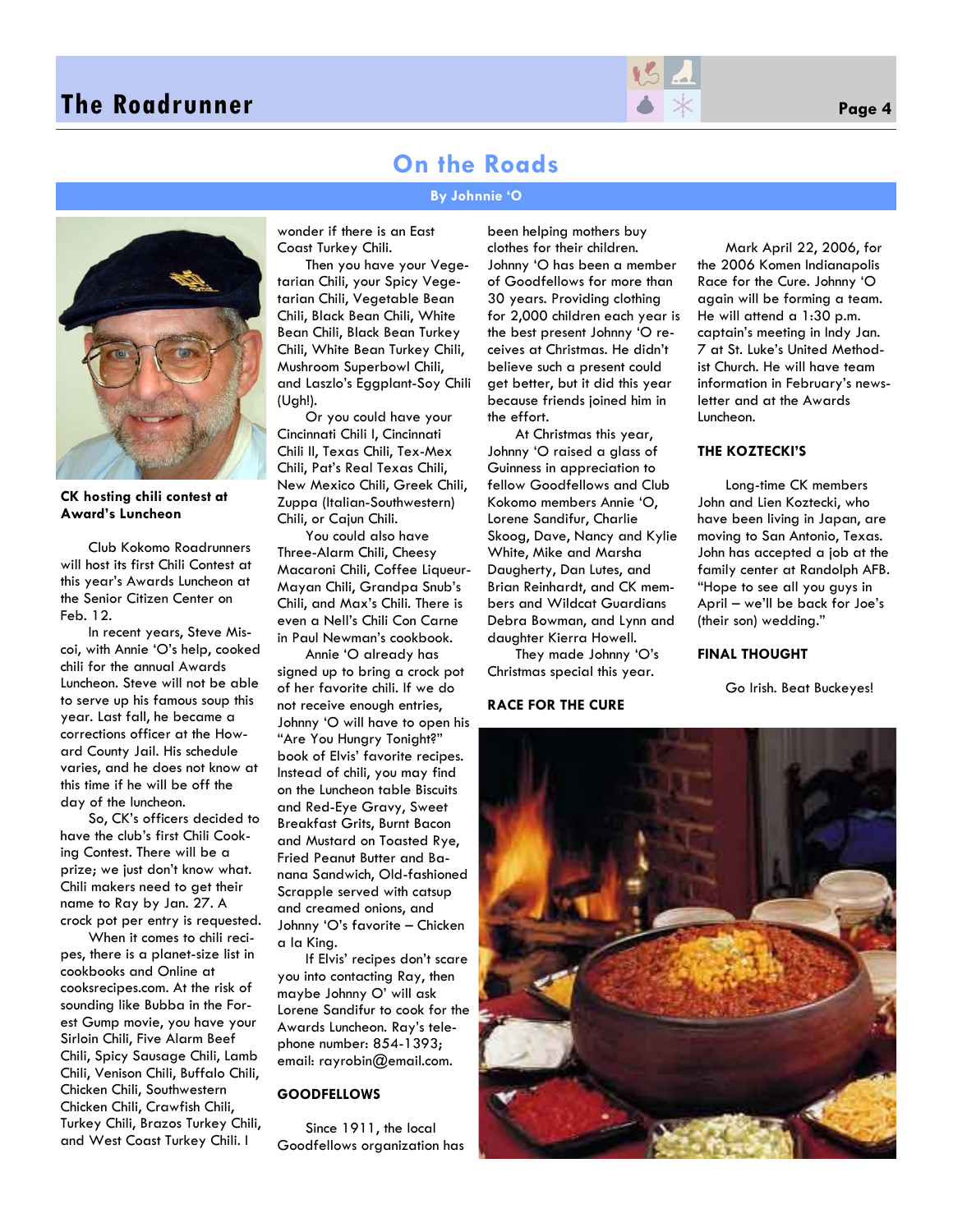### **Page 5 January 2006**

### **Trail News**

#### **By Charlie Skoog**



**Looking Forward and Looking Back**

As I type this report, it is 2:00 PM on December 30, and I am celebrating my 55th birthday and preparing for my 10th New Years Eve 5K which will be tomorrow. My how time flies! I am looking at a picture of the start of that race. Bill Bennett was the race director and 46 bundled up runners showed up. We did not have walk divisions yet and I was new to the club. There I am standing tall, a new kid in town in my skimpy racing shorts and Kennekuk singlet. I was just getting to know some and many of you were not yet club members. That day Dave Gardner out kicked Kenny Bennett to win by 3 seconds in 16:34 and Roxane Osborn won the women's race in 21:28 with Lien Koztecki in close pursuit. I finished right behind Gary Jewell in 19:48. Gary was obviously injured and had much, much faster times in his future and while I also had dreams of faster times, I have discovered that Father Time eventually catches up and passes all of us, but that does not mean that we can no longer enjoy the chase!

This morning I had the pleasure of running out Old Sycamore with Kenny Bennett on

a course I have been running for ten years. Kenny also has fond memories of Old Sycamore going back over 20 years to when Bill Heck would take him to races all over Indiana and Ricke, Bill, Kevin Starich, Chuck McCoskey, and others would regularly be pounding the hills of Old Sycamore and West Defenbaugh. I asked Kenny if he had any running goals for 2006. Kenny, who is one of the all time greats of Howard County, said he would simply like to get more involved in the club to encourage and help other runners, especially the youngsters coming up.

When I returned from this great birthday run my phone rang and it was Don Gifford proudly announcing that he had a new grandson, Joshua Andrew Hinson, who was born this morning at 8 AM and will forever share my birthday. I told Don that I had been praying for his family and especially for Angel as Kenny and I ran. Don informed me that Kenny was Angel's first running coach at Sycamore elementary many years ago. It's funny how God can connect the dots for us if we just give him a chance. It is my hope today that Kenny and all of us can continue to encourage young runners and that someday in the future I can share another birthday run with Kenny and maybe include Don, Angel, Joshua, and all of you! Can life get any better than that?

Last year at this time I penned an article entitled "Looking Forward". What follows is from that article as I realize even more today how true the words have become.

"As we begin a new year I do so with the knowledge that we are truly blessed to have

Club Kokomo as part of our lives. Most of us know that CK is about a lot more than running and walking. The relationships we have developed with each other and the community are what define us, and we, as a group have much to celebrate.

If you are new or on the fringe, I encourage you to get involved in some or all of our club activities. And for us oldtimers, we need to take a little time, to welcome the new faces as they appear. If you are not an active part of the growing Club Kokomo family, you are missing out on a lot, so join us soon."

#### **Trails Update and Racing Report**

December was a busy month for not only trail racing but trail advocacy as well. In 2005 Club Kokomo welcomed Greg Townsend back as a member. Greg, as some of you remember was quite a runner "back in the day", having qualified for Boston when us males had to run 2:50 or better. By spring 2005 Greg had volunteered at some club races but had yet to race. Greg had a lifetime dream of attempting a thru-hike of the Appalachian Trail. Greg began his adventure in mid-April and completed his amazing trek on September 25, thirty-eight pounds lighter, and surviving two life threatening experiences. Along the way he met an ultra runner, Sue Norwood, who was attempting to run the trail while being supported by her husband Jim. Sue had run the HUFF50K and asked Greg if he knew anything about it. When Greg asked me about the HUFF I was able to tell him ALL about it and gave him an

entry form. I also told him about the Tecumseh Trail Marathon which was held on December 3, two weeks before the HUFF. Since Greg had not raced in over 13 years we he decided he better do a warm up race before attempting a 50K. What better way to prepare for the HUFF than to run one of North America's toughest marathons. Tecumseh is run on the significant hills of Brown County with countless stream crossings and literally hundreds of log jumps. Greg survived the test as did I. Out of 414 starters there were 356 finishers led by Scott Colford in a time of 3:05:40. In third place was Howard Harrell, 3:16:30, who also had competed at Greg's previous race thirteen years ago. I was very happy to finish 71st in a time of 4:13:21 and Greg cruised across the finish line in 4:46:09 to place 188th, beating his goal time by over one hour!

Next up the HUFF! After surviving Tecumseh we thought the HUFF should not be that bad, after all we had two whole weeks to recover and we had scouted the course, running two laps, 22.6 miles, without too much difficulty. What we did not count on race day was the 4-6 inches of snow that covered the course, a starting temperature of nine degrees, and sharing the narrow trail with 600 other runners. Joining us for the adventure were club ultra king David Hughes, Dave White, Teresa Long, and Gina Sheets, with husband Travis as our support crew. Gina was brimming with confidence, having conquered the extremely tough Owen-Putman 50K, back in November, and Dave and Theresa (continued on page 13)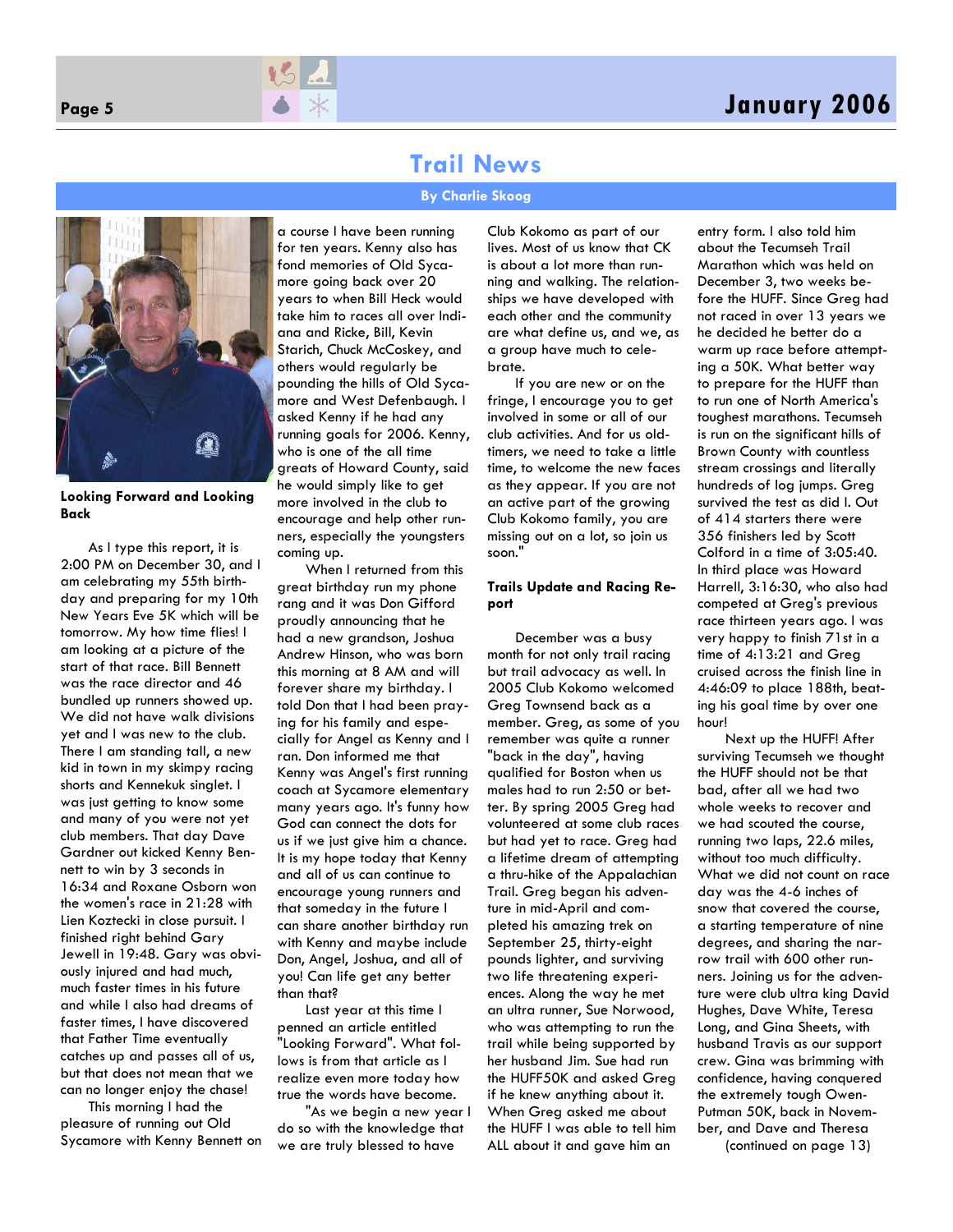

was contagious so I counted him amongst my seven. Never in my wildest dreams would I have imagined we'd reach double digits, but we did. Now ten runners have a great story to tell their grandchildren about the snow storm of '99.

The snow storm of '99 would not claim any more victims, not on this night anyway. This was our night and we would not be denied. The fact that eleven inches of snow had fallen a few days back and three more inches were in the process of falling would not deter the Wednesday night faithful. It was a balmy 27 degrees and the scene was that befit for a Christmas card scene. The covered bridge was draped with snow, children were sledding down the hills, the Wildcat creek was beset by a beautiful snow reflecting the light. Snow covered roads were inviting Asics footsteps to make that first contact in their white powder.

Some might call us crazy, others down right stupid. All would be right to some degree, but no one enjoyed the beauty of the storm off '99 like we did on that Wednesday night. Even

### **My Prediction…….7 (continued)**

Old Ben seemed to give me a look of disapproval when I first got out of my van. I usually arrive early due to the fact that I am slower than most of the other runners and I like to get warmed up in order to keep up. Mostly, I wanted to arrive early to run a loop, and then proudly point out my footprints as proof of my solo journey. When I arrived, I saw 4 or 5 cars, but they belonged to folks who enjoyed that other winter past time....sledding. Little do those sledders realize that snow running is much more exciting.

As I made my way down the hill, I had to choose my path wisely. I could run in the slush, the tire tracks or the as of yet undisturbed show. I tried all three. It was no contest. The undisturbed snow won out easily. I proceeded on the 1/2 mile loop knowing I would pick up runners each time around. As I climbed the hill to complete my first loop a van pulled up beside me with a smiling Mike. I felt somewhat guilty. He was the one I wasn't quite convinced would show up. It only proved to me that Charlie had totally corrupted his good judgment. Way to go Charlie. As I completed my 6:36 half mile loop, Mike joined me for the second trip around. I gave him a snow report and made sure he knew that those Asic tracks were none other than mine. He proceeded to make his own tracks in a proud sort of manner. Each of us had a concern to share. I was worried about my oldest son who was making a trip home from a summer job interview in Columbus, Ohio and he was worried about his wife who was making her way up US 31. Just telling someone that you are worried alleviates the worry to a degree. We decided that the ones driving usually worry less than the ones waiting.

Mike had picked up the pace a bit. Dave #1 could be seen leaving the warmth of his van to join us. He readied to untie his shoestring in order to attach his van door key when I volunteered my pocket in my jacket. It was more selfserving than out of the goodness of my heart. Watching him tie a key on his shoelace in the middle of a snow storm wasn't exactly the way I wanted to spend the next 5 minutes. So off we went, three strong. Dave made his own path as he picked up the pace. I decided to follow in his tracks. After all I had already made two sets of my own. It was his turn.

As I just finished saying "Wonder where Charlie is"?, we spotted him. Charlie can be easily picked out of a crowd with his 6'6"" frame let alone standing in the middle of the road in a snowstorm. Charlie really picked up the pace. I couldn't run in his footsteps unless I decided to long jump my way around the next loop. Charlie told us about his

previous Saturday's race in Danville, appropriately named the Siberian race. We were up to 4 strong now. Anne, with her big smile and John with his devious smile awaited us at the top of the hill. John can be worrisome mind you. I was convinced he had stockpiled snowballs and was waiting to take aim. Fortunately, I was wrong. He didn't arrive early enough to get the job done it turns out.

We were now up to 6, but Dave #2 would be 7.....and he became 7 as we reached the bottom of the hill. I felt pretty smug because these were the 6 other people that I had predicted...but wait off in the distance...2 more. Dan and his girlfriend had kept their Wednesday night date of running at Highland Park after all. What a great idea for a date in a snowstorm. Dave #2 made his presence known to Charlie with a well-aimed snowball. It was rather impressive. He launched the snowball from the Heck memorial speed bump almost 3/4 of the way to the next (yet to be named) speed bump and made contact. When Charlie sianaled touchdown, I silently concluded that he must have watched one too many bowl games over the holidays.

We were now 9 runners strong and enjoying every minute of our slipping and sliding. Anne and I were talking school "stuff" so we didn't notice that we had fallen behind until John came back to join us. When we started to head into what I call "the bear caves", we were greeted by a barrier to our slow progress...the gate. On any other run, it would not be a barrier, but tonight it was. We were forced to make a choice. Climb into the snowdrift on either side and risk (continued on page 7)



*I could come up with no photographic proof that any of these characters actually ran in the park that night. But I suspect that they did.*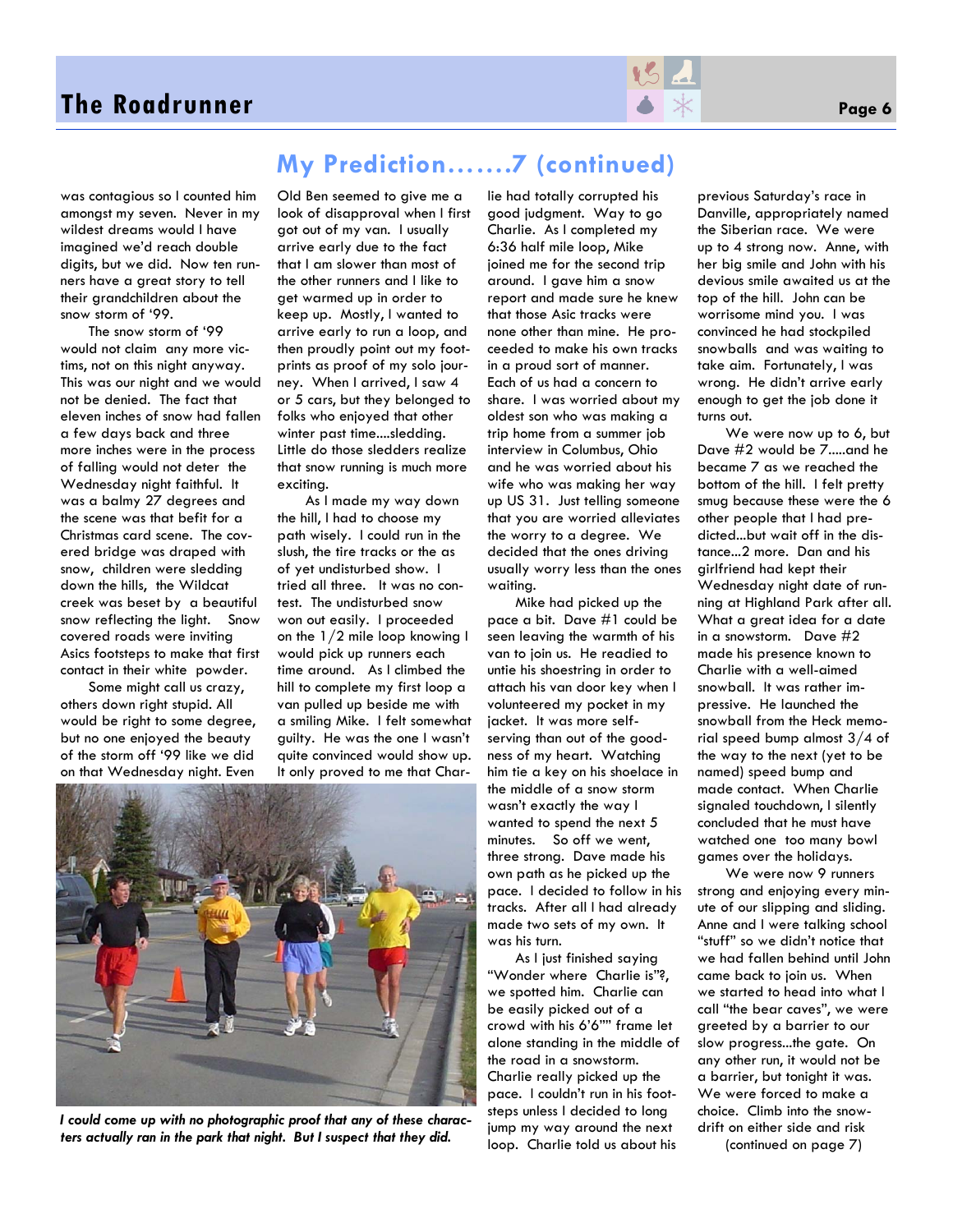# **Page 7 January 2006**





*There's no speedbump in front of Bill Heck in this run, but is anybody else curious to hear the story of how that speedbump got it's name?* 

being gobbled up, go under the gate or go over the gate. How to get from point A to point B seemed a tougher choice than usual. Now Anne was light enough to stay atop the snowdrift. John chose to hurdle the gate and I let my Geometry skills kick in. The shortest distance between two points is a straight line so I got down on all fours and under the gate I went. On our return trip we each followed our previous path. Usually I have some sort of revelation when I run. As I crawled under the gate for the second time, I had my revelation. We runners are as alike as we are different. We were all crazy enough to be out there, but not one of us chose the same path. We hadn't talked about what path we were going to take, it just happened.

As the three of us made our way past the playground we were greeted by a pleasant surprise...runner #10. Steve rarely showed up on Wednesdays. Seems like he should have been given a prize similar

to a 1,000,000 th store customer....after all, he had made us a double digits crazed group of runners. As we approached the turn around on Webster street, John grew extremely uneasy. The 6 other runners were no where to be found. John informed us that they were probably waiting to ambush us with the many snowballs that could have been assembled as they were waiting for us to catch up. John was a former military man so I took his paranoia with a grain of salt although I was looking behind all the trees. We slowed down (not that there was much slowing down left) as we looked for the missing 6.

They were soon forgotten as we got back to our normal conversations.......family, job, childhood memories, Club Kokomo events, and a lot of philosophizing. We had completed our 3 mile run and had no scars to show for it. (At least not until the morning soreness set in.) We always walk a 1/2 mile cool down after our Wednesday night runs. It didn't seem appropriate calling it a cool down on this night, but off we went anyway. It became even more obvious how beautiful it was outside as we walked past the snow-covered trees. Anne was so spellbound by the beauty that she had to be coerced to turn around.

As we were to complete our cool down, it dawned on me that I had Dave's van key. I knew he was still around!! Turns out the other 6 runners ran the handicapped course which translates to an extra mile and lots more snow. They were really hard core. Dave was waiting at the top of the hill in Mike's soon to be warm

van. We all cleaned off the snow which had accumulated on our vehicles. None of us regretted having run that night. We were the survivors so to speak.

When I tell my grandchildren about the snowstorm off '99 run, the details may get mixed up a bit. By then the story may go as follows: Anne gets gobbled up by the 20' snow drifts. John bravely rescues his wife as I run at speeds never reached on dry pavement to get help. We do get ambushed by the six faster runners and have a snow ball fight unlike any snow ball fight we had in our much younger days. The lead runner in our group because of the poor visibility due to the blizzard conditions falls in the creek and is rescued by a CK runner who had undergone CPR training

the previous summer. I tell my grandchildren that it was none other than their father/uncle who had provided the training which saved that runner's life so they should be very proud. Keyless Dave is left behind as I drive off with his key. He is arrested for burning down Rogers Pavilion. Seems he started a fire in the Pavillion fireplace to keep warm and somehow burned it down. That is why to this day, the Heck Memorial Speed Bump sits next to the White Memorial Concrete Slab. Yes, the story could be told 10

different ways to our grandchildren. In time it could become part of Howard County millenium folklore. Speaking of the millennium, hope it's snowing on the first Wednesday of 2000. If it is, my prediction------10.

### **New Members**

**Please welcome these new members to Club Kokomo when you see them. Welcome Hollinsworth's and Savage's!** 

> **Darin Hollingsworth Michelle Hollingsworth Katie Hollingsworth Kaleb Hollingsworth Bruce Savage Carol Savage**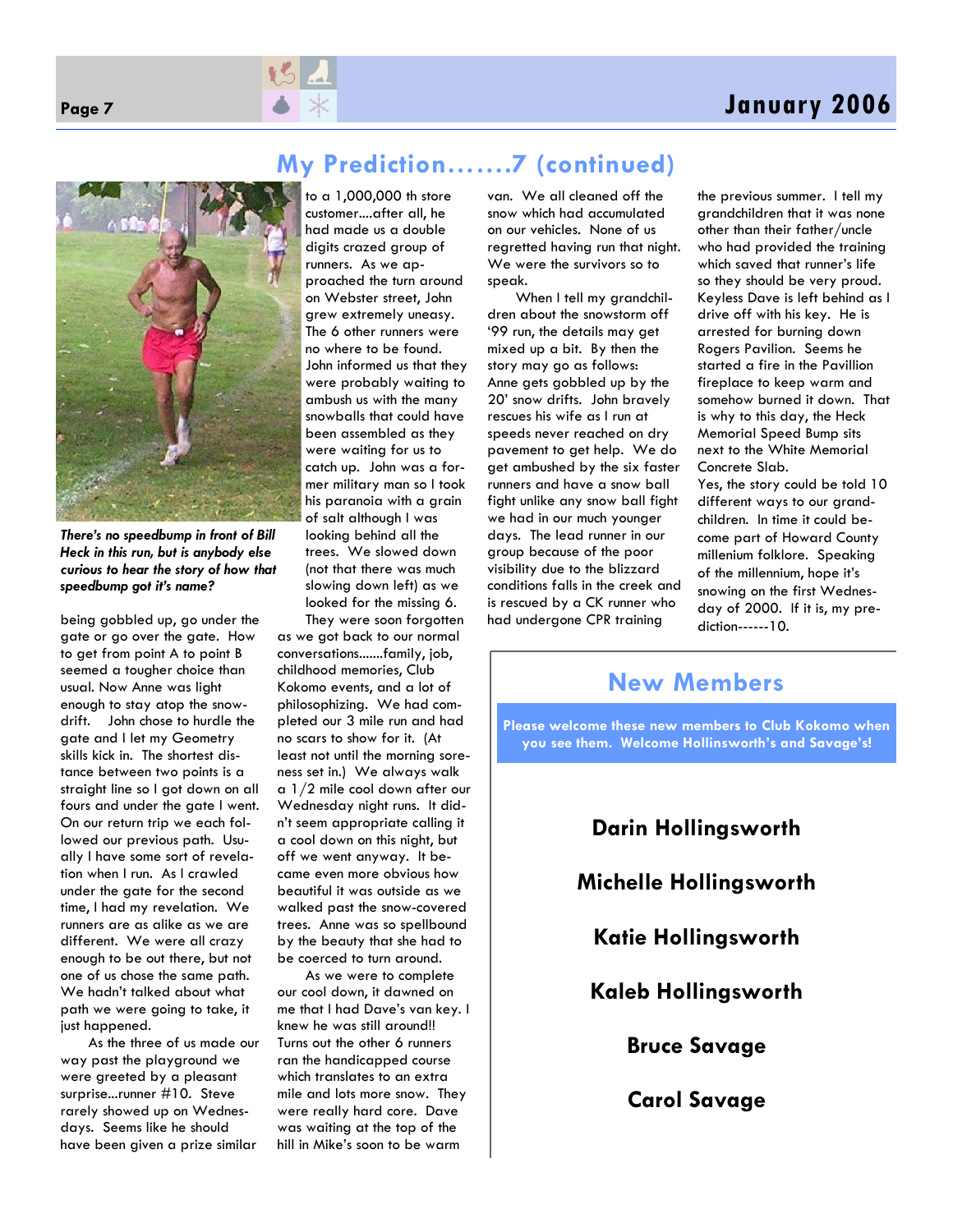### **The Roadrunner Page 8 Page 8 Page 8 Page 8**



### **Rocket City Runnin'**

**By Dan Lutes** 



Several Kokomo Roadrunners recently escaped the Indiana snowpack in search of warmer temperatures to participate in the Rocket City Marathon in Huntsville Alabama. Brian and Patti Reinhardt, Robin Tetrault and I made the trek in the Reinhardt-mobile, while Bill Barnett traveled separately and met the group down in Huntsville.

The long car ride down was a good chance for everyone to swap marathon war stories, by playing "best marathon – worst marathon", thanks Robin! Patti was set to capture her 7th state, Robin her 5th, Brian his 13th and I was looking for that ever elusive Boston qualify time.

For those who remember former club member Dan Nelson, Dan and I ran this race in the rain together back in '98, while Gail, Linda and Rachel watched under the umbrellas. However, the weather this year was much better, nice and sunny with temps ranging from 28 to 40. We all stayed at the host hotel which is in downtown Huntsville and located at the Start/Finish line. As a result, we could "sleep in" (of course, all up at 4am!) and relax in the warm hotel lobby right up to 10 minutes before the start.

The flat terrain, cool temps, and small crowd made it very easy to slip into the proper early race pace and stay focused on keeping it there. I was able to find my rhythm and fell into a 7:25 pace and comfortably kept in there through mile 20. After that I did some mental math and figured I had 5 minutes in the bank and decided now was the time to spend it. I truly enjoyed the last 5 miles relaxing the pace back to between 7:50-8:15 and knowing I would still meet my qualify time of 3:20. Usually, I'm gasping and struggling at the end to hit the time, so this was definitely a unique experience for me to be so relaxed.

After finishing, I went inside for the massage and then back out to the course, recruited a cheering section and video'd Brian and Patti finishing together hand-in-hand... how sweet! Brian and Patti got cleaned up came back to cheer Robin in. Afterward, I got to witness a truly touching Club Kokomo moment when Brian and Patti gave Robin a charm bracelet with individual charms to commemorate each of her 5 states completed. I thought Robin was going to cry!

Later we found out Bill had done extremely well during the first half of the race. He had actually kept his pace all the way through the 20 mile point, and was actually 5 minutes under target, but then "the wheels fell off." He tried to continue by doing an alternating run/walk but started to get chilled and decided it would be better just to call it a day. We feel for you Bill...no one likes being there...better luck next time!

Later, after everyone was cleaned up and fueled up at

the great post race spread, it was back on the road for the long drive back to the snowbelt.

All in all, an excellent weekend, with great friends (and a few new 50 State buddies!) Thanks everyone! ...and keep in mind the South Da-

kota Marathon in June...this will be another great set of memories for the club!

Just a note from the editor: If you haven't taken the opportunity to make a trip like this with



*Group shot minus Bill (because we hadn't found him yet) by a nutty Hoosier that we found before* 

*the race. The guy was a hoot!* 



*Robin has no idea that Patti has a special bracelet presentation in mind during this pose after Robin completed the marathon.*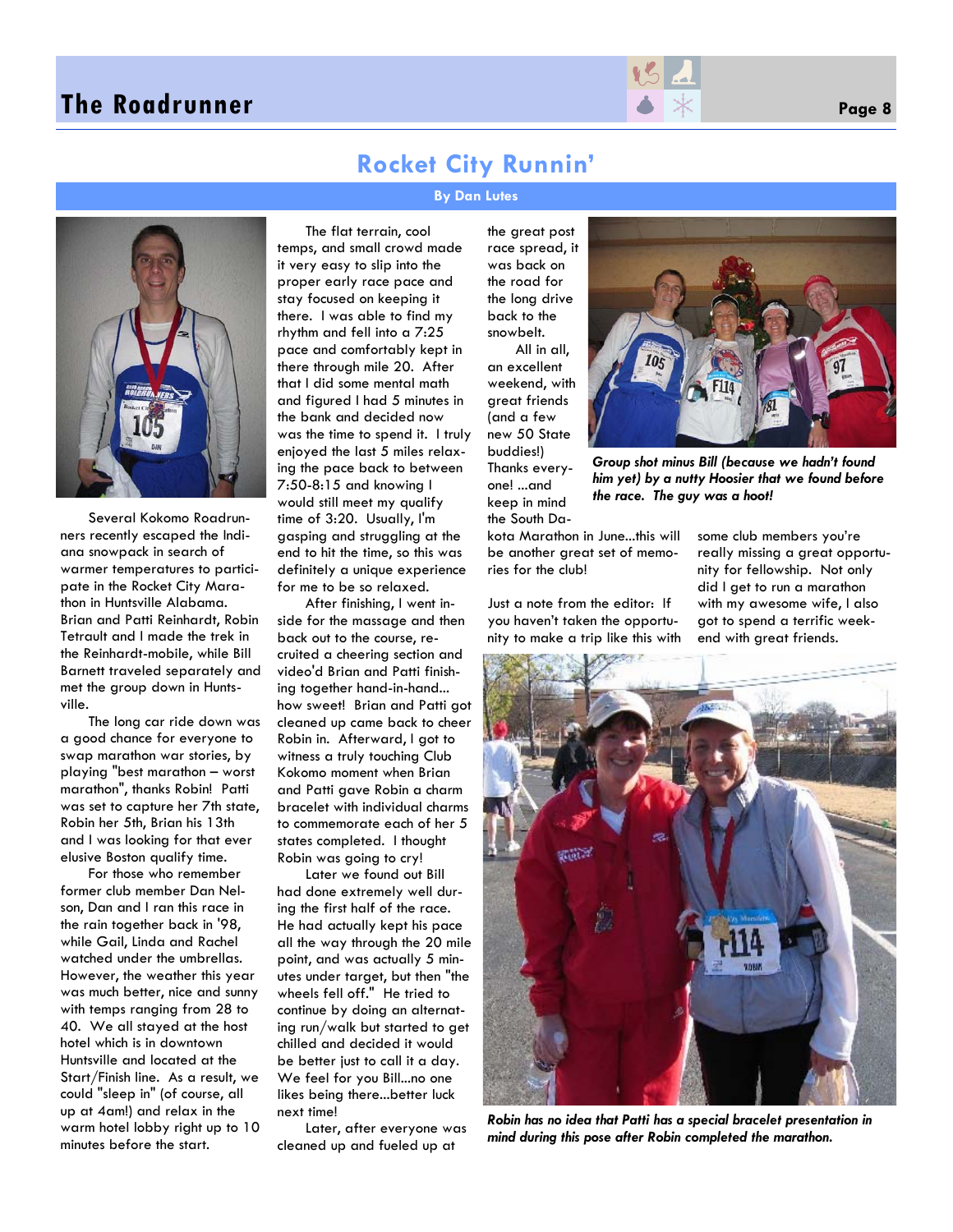

### **Page 9 January 2006**

February 5 Ground Hog 7 Mile Run Time: 1 PM Location: Zionsville, IN

March 11 Norris Insurance 5K Run/Walk Time: 9 AM Location: Amboy

March 25 Old Ben 5K Run/ Walk Time: 9 AM Location: Highland Park

April 1 CKRR Ultimate 10 Mile Run & 5 Mile Run/ Walk Time: 9 AM Location: Logansport, IN

April 22 Race for the Cure 5K Run/ Walk Time: 9 AM Location: Military Park, Indy 10 points for each finisher

May 13 CKRR 5K Trail Run/ Walk Time: 8 AM Location: Peru River Walk

May 20 Norris Insurance 4 Mile Run/ 3 Mile Walk Time: 8 AM Location: Jackson Morrow Park June 3 Helping Hands 5KRun/ Walk Time: 8 AM Location: Sharpsville, IN

June 10 Norris Insurance 5 Mile Run/ 5K Walk Time: 8 AM Location: Greentown, IN

June 16-17 Relay for Life Location: Kokomo High School

 $\lim_{9}$  24 Race for Grace 5K Run Time: 8 AM Location: Logansport, IN

July 1 Haynes-Apperson 4 Mile Run/3 Mile Walk Time: 8 AM Location: Memorial Gym, Kokomo, IN

July 8 Iron Horse 4 Mile Run/ 3 Mile Walk Time: 8 AM Location: Logansport, IN

July 15 Panther Prowl 5K Run/Walk Time: 8 AM Location: Western H.S., Russiaville, IN

August 5 Norris Insurance 5K Run/ Walk

**2006 Race Calendar** 

Time: 8 AM Location: Converse, IN

August 12 CKRR Age-Graded 4 Mile Run & 5K Walk Time: 8 AM Location: Highland Park

August 26 Western CC Open 5k Run Time: 7:30 AM Location: Oakbrook Valley

September 4 Blueberry Stomp 5k/15k Run Time: 9 AM Location: Plymouth, IN

September 23 7th BeeBumble 5k-10k Run/5k Walk Time: 8 AM Location: Burnetsville, IN

September 30 12th Kokomo Symphony Run 5K Run/Walk Time: 9 AM Location: Highland Park

October 7 Cole Porter 15K Run/ 5K Run/ Walk Time: 8:30 AM Location: Peru, IN

October 14 Norris Insurance 5 Mile Run/ 5K Walk Time: 8 AM Location: Bunker Hill, IN

November 5 Run the Mounds 5m Run/Walk Time: 2 PM Location: Anderson, IN

November 11 CKRR 4 Mile Run/ 5K Walk Time: 9 AM Location: McKinley School

November 23 CKRR Thanksgiving Day Fun Run (non points) Time: 8 AM Location: Highland Park

December 3 CKRR Charity Run 5K 2PM (20 pts each finisher) Time: 2 PM Location: UAW Local 292

December 31 CKRR New Years Eve 5k Run/ Walk Time: 2 PM Location: UAW Local 292

### **Birthday LIst**

1/2 Ann Miles 1/2 Patti Reinhardt 1/3 Marsha Daugherty 1/3 Andrew Maibaum

- 1/4 Dick Green
- 1/5 T.A. Weber
- 1/8 Robin Michael
- 1/8 David Plantenga
- 1/9 Kim Coy
- 1/11 Pam Fisher
- 1/11 Trudy Pierce
- 1/16 Edwina Faust 1/17 Milt Brown
- 1/18 Annina Gruber
- 1/18 Lisa Jones
	-
- 1/21 Joshua B. Revils
- 1/22 Sondra Summerton
- 1/26 Tatum Hemmeger
- 1/27 Eric Newman 1/27 Kayla Reinagle
- 1/30 Jennifer Mayfield
	-
- 1/31 Angela Minnefield

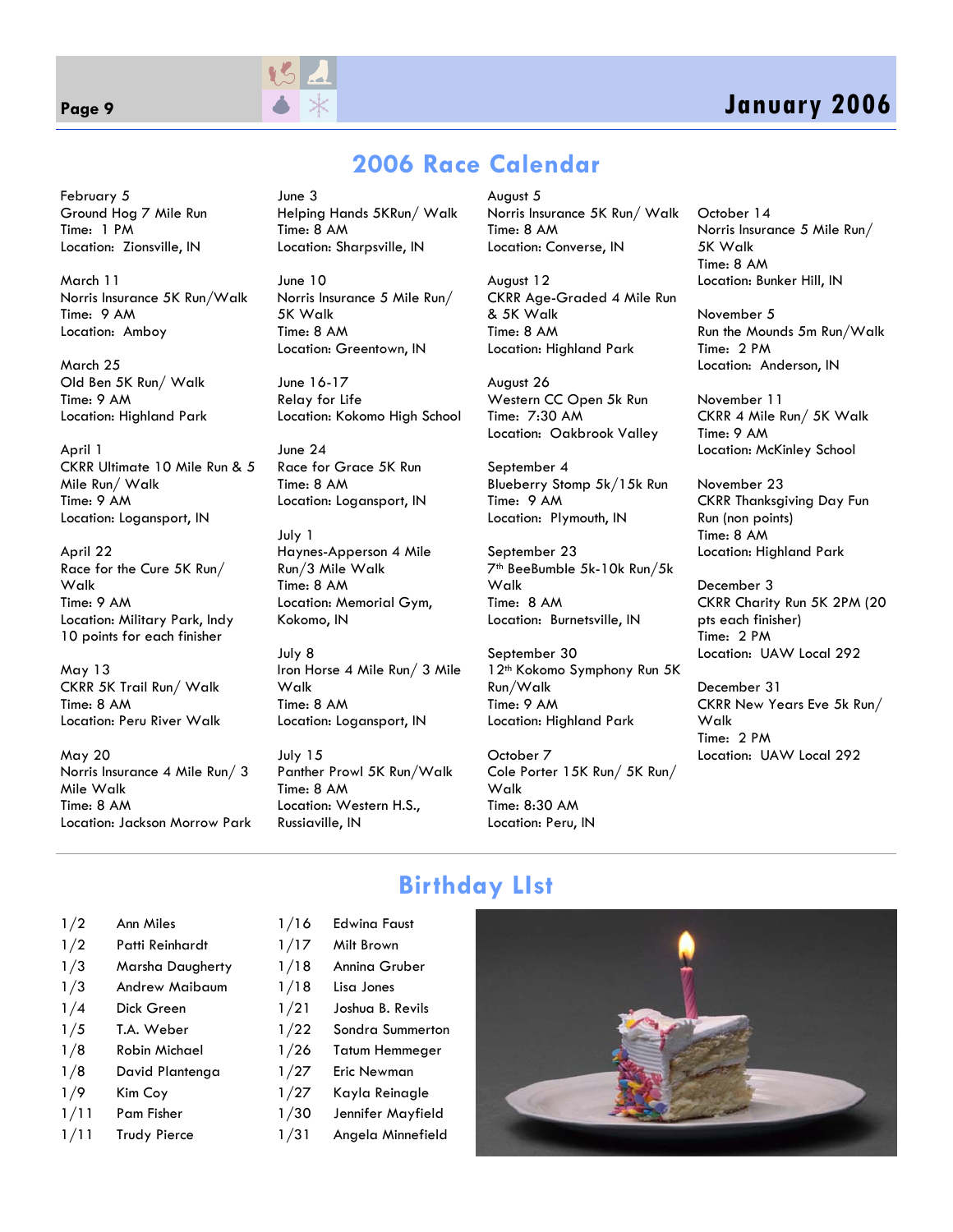### **The Roadrunner** *Page 10* **<b>Page 10** *Page 10*



### **Race Results**

**Including November results which I left out in error in the December newsletter.** 

Run the Mounds November 5, 2005 Anderson, Indiana 5-Mile run 1. Kyle Baker 2:47 1w. Pam Mertz 33:30 13. Byron Bundrent 32:16 27. Chuck Masters 33:38 39. Sam Williamson Jr. 35:40 42. Jesse Bauson 35:50 59. Kevin Sites 37:32 63. Charlie Skoog 37:48 89. John Sites 40:30 108. Mike Daugherty 42:59 111. Sarah Bauson 43:10 114. Ray Tetrault 43:44 117. Roxane Burrous 43:53 133. Stan Shuey 45:32 138. Sam Williamson Sr. 46:06 144. Mark Eads 46:45 167. Cassie Bauson 48:47 171. Patti Reinhardt 49:18 176. Justine Eads 49:51 185. Robin Tetrault 51:13 191. Jim Burrous 51:40 201. Keith Bauson 53:00 202. Peter Bauson 53:08 204. Bill Bauson 53:09 219. Sarah Kleinknight 54:52 225. Christine Williamson 55:24 262 Finishers

#### 5k Walk

1. Jerry Lambert 31:12 1w. Mary Miller 37:29 1st woman 2. Rick Spencer 35:29 4. Tim Taflinger 37:42 5. Robin Michael 39:42 17. Pat Robertson 51:33 23 Finishers

Club Kokomo 4-Mile Run Saturday, Nov 12, 2005 Mc Kinley School, Kokomo IN

- 1. AJ Robinette 24:29
- 2. Byron Bundrent 25:00
- 3. Brandon Sheline 26:39
- 4. Chuck Masters 27:07
- 5. Will Irvin 27:24
- 8. Kelly Wright 28:58 1st woman
- 9. Earl Strong 29:03
- 10. Ricke Stucker 29:06

11. John Sites 29:42 12. Mark Shorter 29:47 14. Jesse Bauson 29:52 15. Mike Daugherty 30:09 16. Charlie Skoog 30:19 17. Ray Tetrault 30:45 18. John Norris 30:57 19. Roxane Burrous 31:08 20. Sam Williamson Sr. 31:13 21. David Hughes 32:12 22. Lorene Sandifur 32:34 23. Ken Swinehart 32:54 24. Tom Miklik 33:00 25. Dale Sullivan 33:15 26. Mark Eads 33:27 27. Steve Wand 33:37 28. Michelle Hollingsworth 33:41 29. Stan Shuey 34:05 30. Tami Moore 34:14 31. Cassie Bauson 34:43 32. Peter Bauson 35:27 33. Bill Bauson 35:28 34. Mike Graham 35:48 35. Quinn Reinhardt 36:13 36. Brian Reinhardt 36:13 37. Amber Longwith 36:28 38. James Longwith 37:30 39. Robin Tetrault 37:41 40. Brenda Masters 40:25 41. Marsha Daugherty 41:24 42. Bob Cupp 43:00 Club Kokomo 3 Mile Walk 1. Jerry Lambert 30:58 2. Rick Spencer 31:20 3. Keith McAndrews 31:44 4. Karen Frank 33:22 1st woman 5. Amanda Pena 33:38 7. Steve Inman 36:36 8. Toney Lorenz 38:26 9. Debbie Riffe 39:57 10. Jane Inman 41:08

- 11. Rae Jean Swinehart 41:08
- 12. Sylvia Burgin 45:12
- 13. Pat Robertson 45:42

CK Charity 5K Run/Walk December 4, 2005 at UAW 292 5k Run 1. Byron Bundrent 19:03 2. Dana Neer 19:40 3. Matt Robertson 19:51 4. Chuck Masters 20:55 5. Will Irvin 20:55

6. Al Hochgesang 21:31 7. Eric Mathew 22:29 8. Sam Williamson Jr. 22:51 9. Kelly Wright 23:42 1st woman 10. Mark Shorter 23:55 11. Nicole Peel 24:37 12. Earl Strong 25:03 13. Ricke Stucker 25:12 14. John Sites 25:22 15. Katie Hollingsworth 25:51 16. Ray Tetrault 25:56 17. Sam Williamson, Sr. 26:11 18. Eric Newman 26:15 19. Mike Deardorff 26:23 20. Charlie Skoog 26:31 21. Tom Miklik 26:48 22. Mark Eads 26:56 23. David Hughes 26:57 24. Lorene Sandifur 26:59 25. Stan Shuey 27:08 26. Vanessa Lorenz 27:16 27. Michelle Hollingsworth 27:16 28. Gina Sheets 28:23 29. John Norris 28:25 30. Justine Eads 29:07 31. Darin Hollingsworth 29:09 32. Quinn Reinhardt 29:22 33. Patti Reinhardt 29:23 34. Jerry Meiring 30:24 35. Robin Tetrault 30:25 36. Bill Heck 31:17 37. Dave White 31:21 38. Raelee Puckett 32:07 39. Keith Bauson 32:41 40. Peter Bauson 32:42 41. Bill Bauson 32:43 42. Cassie Bauson 32:44 43. Jesse Bauson 32:45 44. Sarah Kleinknight 33:32 45. Christine Williamson 33:42 46. Bob Cupp 36:41 47. Kathleen Leach 39:07 48. Milt Brown 42:39 49. Ken Swinehart 45:57 50. Josh Revils 47:49 51. Shelby Revils 48:24 5K Walk 1. Jerry Lambert 34:29 2. Keith McAndrews 34:47 3. Tim Taflinger 35:47 4. Mary Miller 36:30 1st woman 5. Rick Spencer 44:36 6. Raye Jean Swinehart 45:54 7. Jane Inman 45:55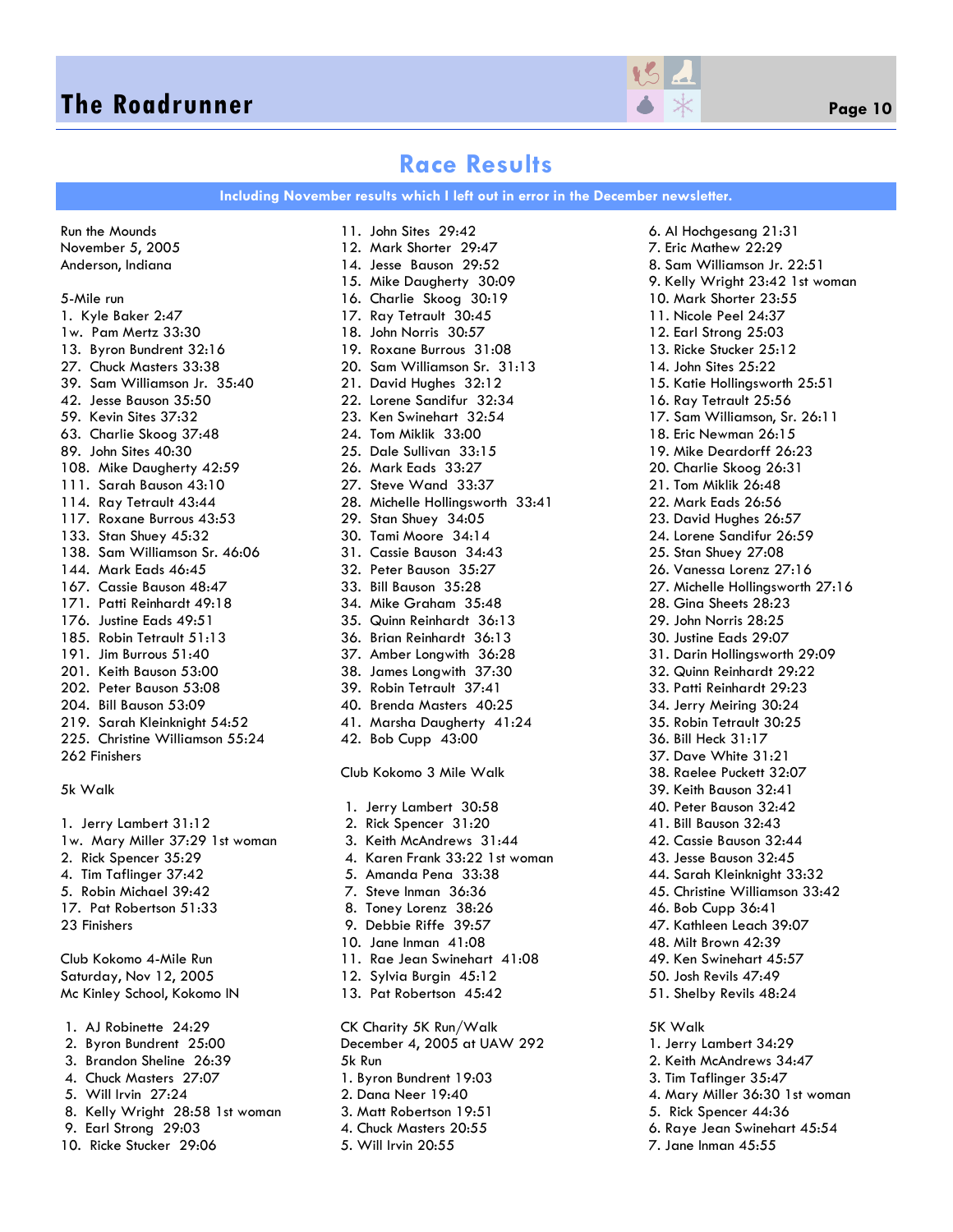

### **Page 11 January 2006**

### **Race Results (continued)**

8. Debbie Riffe 48:02 9. Amanda Pena 48:03 10. Sylvia Burgin 48:37 11. Tim Revils 48:58 12. Pat Robertson 51:15 13. Jackie Sanders 52:39 New Year's Eve 5k Run/Walk

UAW Local 292 Kokomo, Indiana December 31, 2005

#### Run

- 1. Matthew Maher 16:54
- 5. Byron Bundrent 18:24
- 6. Mason McGovern 18:43
- 7. Matthew Robertson 18:51
- 8. Jeff Kuczera 18:53
- 10. William Irvin 19:32
- 13. Al Hochgesang 20:39
- 15. Sam Williamson, Jr. 20:54
- 18. Chuck Masters 21:15
- 20. Stephanie Miller 21:49 1st woman
- 23. Kelly Wright 22:04
- 25. John Sites 22:22
- 26. Earl Strong 22:27
- 27. Ron Moore 22:28
- 28. Mark Shorter 22:35
- 29. Matt Bolinger 23:01

35. Ken Swinehart 24:27 37. John Norris 24:33 38. Steve Wand 24:34 39. Mike Deardorff 24:39 40. Gina Sheets 24:51 41. Lorene Sandifur 24:53 43. Sam Williamson, Sr. 25:06

30. Nicole Peel 23:08 31. Mike Daugherty 23:34 32. Greg Townsend 23:38 34. Ricke Stucker 24:00

- 46. Cheryl Marner 25:34
- 47. Roxane Burrous 25:35
- 50. Teresa Long 25:42
- 51. Sarah Bauson 25:42
- 52. Dale Sullivan 25:45
- 53. Eric Newman 26:08
- 54. Stan Shuey26:13
- 56. Tom Miklik 26:16
- 57. David Hughes 26:17 58. Russ Hovermale 26:23
- 60. James Longwith 26:45
- 61. Nancy Anderson 26:46
- 63. Vanessa Lorenz 26:52
- 64. Ernie Strawn 26:53
- 67. Grace Bauson 27:12
- 68. Steve Kilcline 27:33
- 69. Darin Hollingsworth 27:39
- 71. Amber Longwith 27:45
- 72. David Reinagle 27:46
	- 74. Felicia Fiacco 28:06
	- 75. Jim Burrous 28:28
	- 76. Cassie Bauson 29:03
- 77. Phil Leininger 29:14
- 78. Megan Tetrault 29:21
- 81. Katie Hollingsworth 29:33
- 83. Michelle Hollingsworth
- 29:34
- 84. Lisa Stucker 29:36
- 85. Michael Graham 29:38
- 86. Joyce Pennycoff 29:42
- 87. Robin Tetrault 29:48
- 88. Allison Irvin 29:48
- 90. Christine Williamson
- 31:36
- 93. Peter Bauson 32:36
- 94. Doris Griffith 32:41
- 95. Mark Webster 32:43
- 96. Bill Bauson 32:49
- 97. Keith Bauson 34:22
- 98. Robin Cole 34:25
- 99. Robert Cupp 34:26
- 100. Rhenda Acton39:07
- 101. Milt Brown 39:29

#### Walk

- 1. Jerry Lambert 31:43
- 2. Rick Spencer 31:56
- 3. Keith McAndrews 33:00
- 4. Tim Taflinger 34:46 5. Mary Miller 34:48 1st
- woman
- 6. Amanda Pena 36:39
- 7. Steve Inman 37:08
- 8. Robin Michael 38:07
- 9. John McGinty 40:04 11. Toney Lorenz 40:38
- 12. Jane Inman 40:51
- 14. Debbie Riffe 42:38
- 19. Sylvia Burgin 46:01
- 20. Pat Robertson 48:12
- 22. Jackie Sanders 50:14
	- 23. Cynthia Sanders 50:18

### **Other Race Results**

Huff 50k Dec 17, 2005 Huntington, Indiana 1. Brendon Moody 3:55:49 90. Charlie Skoog 6:26:31 99. Greg Townsend 6::28:31 150.David Hughes 7:14:59 151.261 Finishers

# **Meeting Minutes**

#### **By Mark Shorter**

Club Kokomo Roadrunners Meeting December 5, 2005 7:00 P.M.

Members present: President Ray Tetrault, Vice President Will Irvin, Treasurer Mark Shorter, John Wiles, Charlie Skoog, Jack Sanders, Cindy Sanders, Sylvia Burgin, Milt Brown

Brief financial report by treasurer Mark Shorter.

Charlie Skoog needs help for the New Year's Eve Race.

No report on grant applications.

Discussed for the second month about the possible use of some of our money to draw interest.

Try to find community sponsors to be yearlong sponsors of the club.

Would like to find total sponsorship of \$6,000 (which would cover one year's expenses). Club would then advertise the sponsors on banner at all events, business card size display in newsletter.

John Wiles suggested that presentations be made to the morning and noon rotary clubs telling about the club's activities. Charlie Skoog will look into interest rates and plans and report back in January.

Annual awards day is Sunday February 19, 2006 at the Senior Citizens Center at Foster Park.

Our Usual Chef, Steve Miscoi, is unavailable. It was decided to have a

Chili contest. The first 10 to enter will need to make 3 to 5 pounds of chili. There will be a prize to the winner. Others should bring desserts, etc. Club will provide drinks. John Wiles will write an article about the contest.

Ray Tetrault will have sign-up sheets at the awards day for members to sign-up for committees, etc.

Discussed election of 4 members from the club to serve on the Hall of Fame committee.

> John Wiles stated that as Hall of Fame committee chairman for 2006 that he will take the lead in this matter. More details later.

Next meeting is Monday January 9, 2006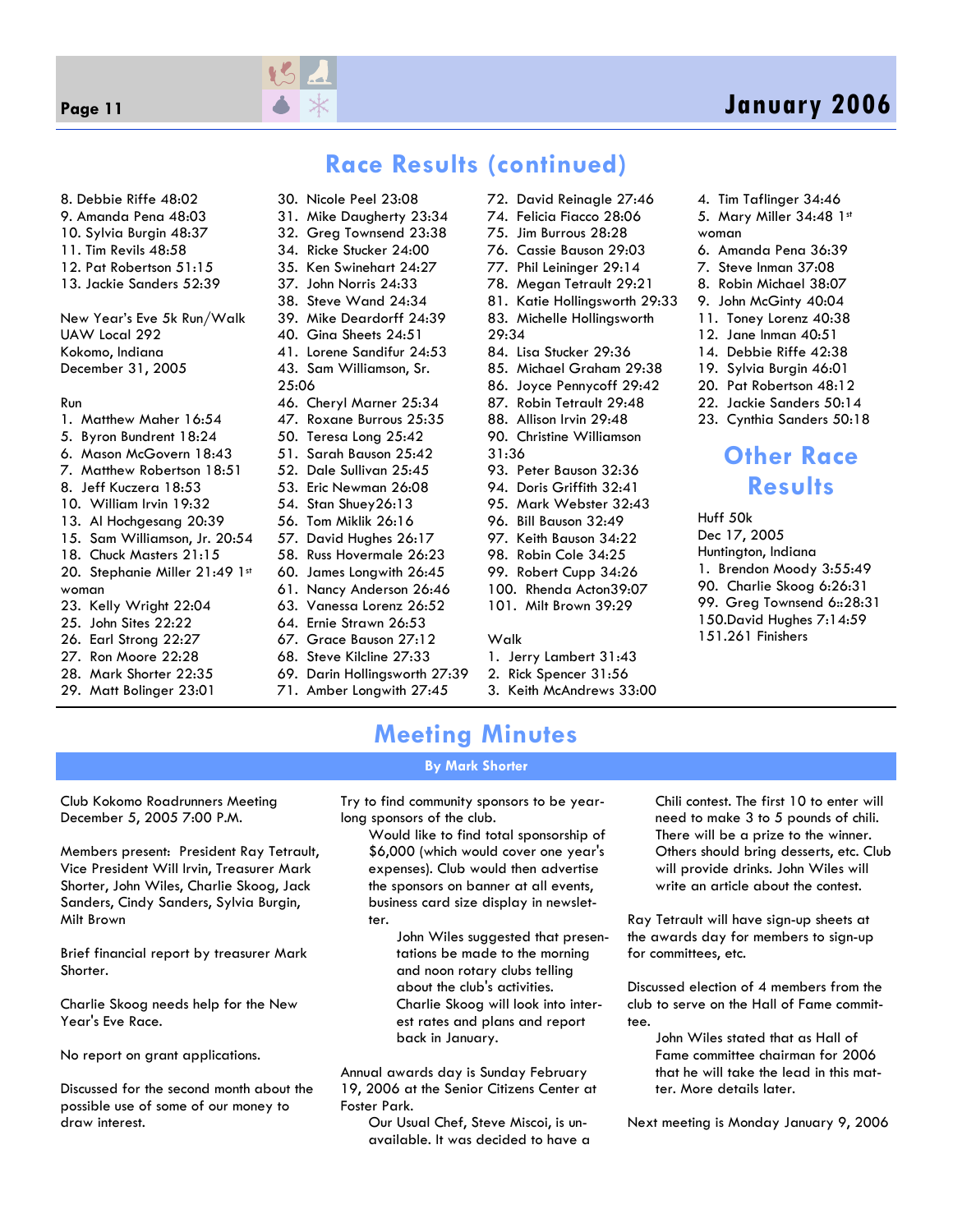### **The Roadrunner** *Page 12* **<b>Page 12** *Page 12*



### **2004-2005 CKRR Final Points Standings**

**Races scored include the 2004 Charity Run, 2004 New Year's Eve Race, Oakbrook Valley, Amboy, Old Ben, Ultimate Challenge, Race for the Cure, Indy 500 Mini-marathon, Peru Trail Run, Jackson Morrow Run, Helping Hands 5k, Greentown Race, Relay for Life, Race for Grace, Haynes Apperson, Ironhorse, Panther Prowl, Converse Race, Age-graded, Western CC Invitational, Symphony, Cole Porter, Bunker Hill, Run the Mounds, McKinley School, 2005 Charity Run, 2005 New Year's Eve Race and any one marathon, one half-marathon, or one volunteer. Award winners are noted below with an \* and qualifiers with a +.** 

#### **Runners**

#### Robyn Pagington 1-20

#### **Women**

0-12

\*Shelby Revils 8-127V \*Waverly Neer 5-100 Kierra Howell 3-50V Kayla Reinagle 2-35 Mindy Tetrault 1-20V Zoe Irvin 1-10 Lauren Weber 1-10

#### 13-19

\*Vanessa Lorenz 16-239V \*Amber Longwith 14-192V \*Sarah Bauson 10-149H +Anna Hurlock 6-120 +Laura Bauson 7-92H +Megan Tetrault 5-66 +Tiffany Williams 5-62 Annina Gruber 3-55 Nicole Parry 3-42 Erin Talbert 2-29V Katie Hollingsworth 2-28 Felicia Fiacco 2-18 Becky Elliott 1-10 Sarah Lee 1-6

#### 20-24

\*Michelle Tetrault 10-182V Grace Bauson 6-100H Stephanie Miller 4-80V Christan Bahler 2-40M Ashley Taflinger 1-20 Diana Anderson 2-15

#### 25-29

\*Kelly Wright 24-460MHV \*Allison Irvin 16-246MHV \*Justine Eads 11-176V +Shannon Reinagle 11-175HV Kim Coy 1-20M Karen Bush 1-15 Andrea Travers 1-15

#### 30-34

\*Nicole Peel 11-210MH \*Lisa Jones 10-157H Jeanette Merritt 9-126V Heather Weber 7-125V Lisa Stucker 4-60 Amy Graves 3-47H Julanne Packard 3-44

35-39 \*Gina Sheets 16-292MHV \*Tami Moore 11-166H Teresa Long 6-100MH Kim Anderson 4-75 Angie Banush 3-52H Tracy Carden 1-15

#### 40-44

\*Patti Reinhardt 24-407MHV \*Sharon Miller 18-260HV \*Roxane Burrous 14-244MHV +Angela Minnefield 10-200 Lynn Howell 3-45 Nancy Anderson 3-35 Michelle Hollingsworth 2-32

#### 45-49

\*Cassie Bauson 16-295MH \*Cheryl Marner 10-190MHV Brenda Masters 8-134HV Sandy Knowland 4-65 Ellen Marie Nichols 3-55H Pam Fisher 2-40H Carla Yerkes 2-40H Lorie Zandi 2-40H Jodie Howell 2-30V

#### 50-54

\*Robin Tetrault 25-393MHV \*Lorene Sandifur 16-310HV \*Joyce Pennycoff 14-242HV +Christine Williamson 10-156V +Robin Cole 13-154 Rhenda Acton 6-83V Sara Miller 4-80H

#### 55-59

\*Karmen Glaspy 13-245HV Doris Griffith 4-80HV Shirley Wilson 2-40H Kathy Barnett 2-20 Lien Koztecki 1-20 Barb Wand 1-20V Anne Wiles 1-20V Toni Rethlake 1-10

### 60-64 Sarah Kleinknight 4-80H

Susan Gerhart 3-52H Kathleen Leach 2-40 Trudy Pierce 2-35H

### **Men**

0-12 \*Quinn Reinhardt 14-255V \*James Longwith 15-252V \*Josh Revils 13-212V +Keith Bauson 5-85 Levi Fouch 2-32 Leighton Adair 1-20

#### 13-19

\*Sam Williamson, Jr. 15-219\* \*Matthew Robertson 13-203V \*Brandon Sheline 8-121 +Michael Marley 6-115 +Jesse Bauson 8-111H +Tony Robinette 7-104 +Mason McGovern 7-102 +Peter Bauson 8-91 +Daniel Riffe 5-67 Bryan Phillips 3-60 Jordan Brown 3-45 Jordan Lee 3-40 Adam Bahler 2-22 Devin White 2-22 Alec Digard 1-20V Steve Peugh 1-20 Matt Tetrault 1-20V Wesley White 1-20V Brett Sanders 1-10

#### $20 - 24$

\*Mark Eads 11-179 Josh Daugherty 5-100 Seth Daugherty 5-95HV Eric Newman 5-82 Ryan Hurlock 4-75 Kevin Callaghan 3-55V Michael Anderson 1-20

#### 25-29

\*Kevin Sites 10-190H Matt Yarosz 5-100 Ryan Woolever 1-20

### 30-34

\*William Irvin 22-385MHV \*Jeff Kuczera 14-280MH \*T.A. Weber 10-152H Keith Hill 7-98H David Reinagle 5-54 Vernon Graves 3-30 Ravi Nagaragu 1-8

#### 35-39

\*Michael Graham 22-369HV \*Ron Moore 10-185 Anthony Campbell 6-112H Andrew Maibaum 4-60 Shawn Mayfield 2-40M Paul Cardwell 1-20M Rick Wood 1-20 Chuck LaDow 1-15

#### 40-44

\*Byron Bundrent 21-354H \*Gary Jewell 15-275V \*Brian Reinhardt 16-231MHV +Dana Neer 11-204HV +Ken Swinehart 11-176V Mark Webster 8-127MHV Kim Lee 5-58 Tony Kirgis 3-52HV Dan Lutes 3-50MH Terry Bogue 2-40H Darin Hollingsworth 2-32 Jack Lotzgeselle 2-32H Mike Jones 2-30H Brad Swain 1-12

#### 45-49

\*Ray Tetrault 24-368MHV \*Eric Mathew 18-294MHV \*Al Hochgesang 16-292 +Earl Strong 18-283MHV Bill Bauson 9-113H Brent Marner 6-98MH Russ Hovermale 6-82 Jerry Meiring 6-65 Matthew Bolinger 5-62H David Gardner 3-60H Greg Townsend 3-50MV R.J. Kerr 2-40V John Anderson 2-15 Jeff Hemmeger 1-8

#### 50-54

\*Chuck Masters 19-370MH \*Mark Shorter 25-359H \*Charlie Skoog 21-343MHV +John Sites 19-314MHV +Mike Deardorff 18-240MH +Steve Wand 11-123HV Dave White 7-93MH Michael Campbell 5-75MH Don Gifford 5-72H Rex Piercy 3-48V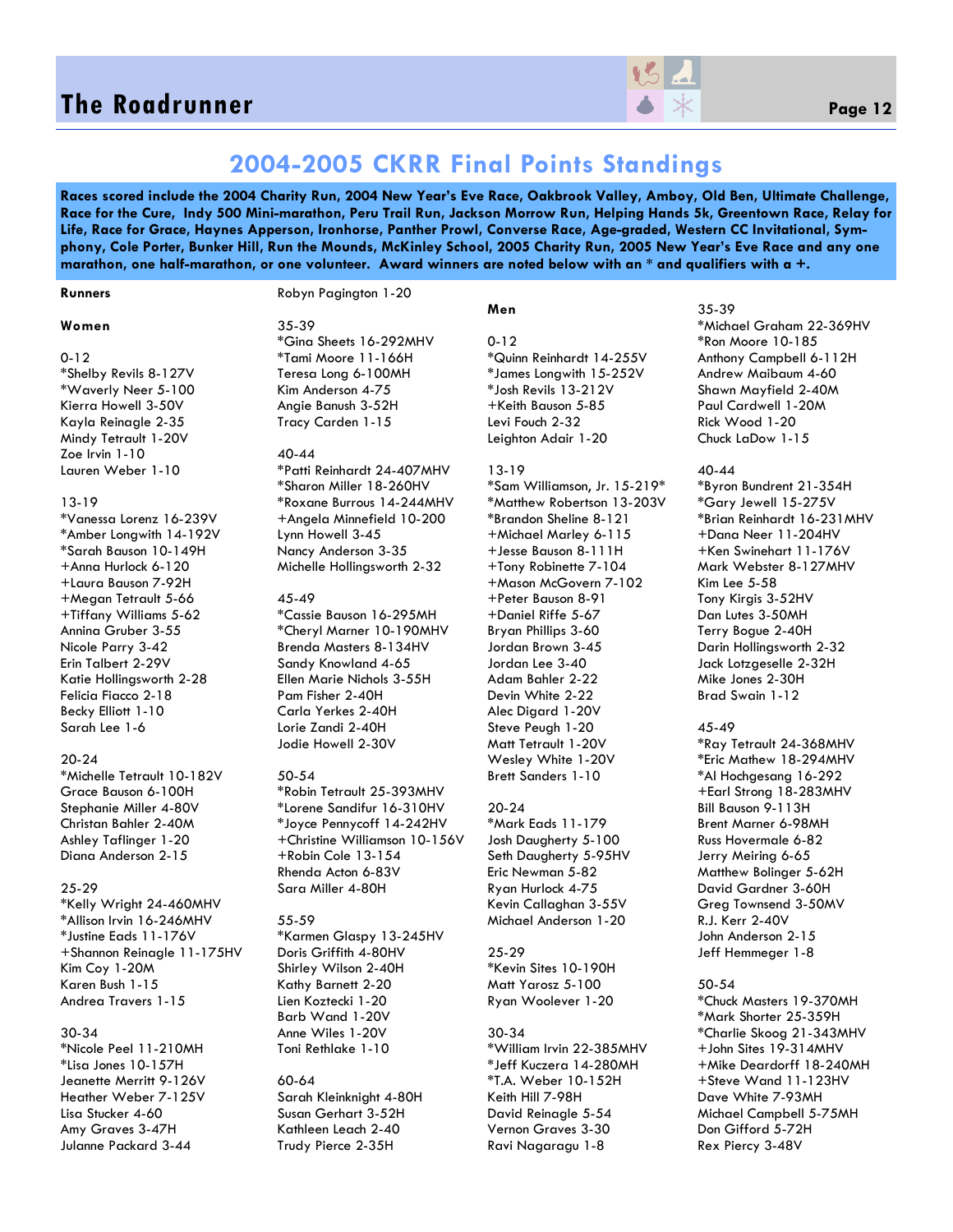



were hoping to complete two laps and maybe shoot for three if they had a great day.

*Greg Townsend endures the cold and snow.* 

At daybreak the cannon boomed, and off we went, down the narrow park road to the trail head. The

minute we hit the trail I realized it was going to be another challenging day to say the least. Going hard and clocking 9:45 miles I knew that my hope for a 5:15 finish was unrealistic. I did complete my first lap on pace but started to succumb to the

cold along with blistering feet on lap two. Finishing lap two I was hypothermic with no feeling in my hands. I had revised my goal to 5:45 but now I was wondering if I would survive the day. Spending 20 minutes in the toasty warm soup tent I thawed out enough to hit the trail and run hike the final 11 miles. When I finished lap three I noticed that Dave, Teresa, Gina, and Travis were gone. They had survived two laps and wisely decided to live to run another day. I managed to finish 90th out of 261 starters in 6:26:31. As I thawed out for the second time of the day I was joined in the finish tent

# **Trail News (continued)**

by Greg who was hot on my tail, finishing 99th, just two minutes behind. Later on we found out that David Hughes was able to complete his ninth HUFF and is one of a hearty handful who has survived every HUFF50K to date. Way to go

Dave!

Many of you may be wondering why we do this and I guess you would have to ask each individual his or her reasons. If you choose to join us we should have plenty of time to fill you in on all the details as we train together for our next adventure!

In next months newsletter I plan to have a more extensive re-

port but I am happy to announce that Purdue will be doing a detailed Trails and Greenways study for Howard County in the spring semester. Howard County will also be part of a regional trails study that will include Carroll, Clinton, Cass, Tippecanoe, and White Counties. In the spring, paving of the Nickel Plate Trail will commence and it is my hope that within 3 years we will have a paved trail from downtown Peru to Cassville in northern Howard County. The more we support this worthwhile agenda the sooner if will become a reality. See ya on the roads and trails!

#### Attention Deadwood Marathoners: Training Run Feb. 11<sup>th</sup>. I have been in touch with the Deadwood-Mickelson race organizer, Jerry Dunn, and guess what?! He's a former hoosier and will be in town the first week of February to visit. We've arranged a group run at

# **Opportunity to Meet Jerry Dunn**

**Final Point Standings (continued)** 

Eagle Creek Park in Indy for Sat. Feb. 11th at 8am. This will give you a chance to meet Jerry and talk about the course or any other questions you have, and get in a mid-winter hill training run at the same time. Afterward, we will be going out for breakfast or lunch

as a group. And, even better!, Ray has volunteered to drive "The Bus" from Kokomo for anyone wanting to make the run...tentative schedule, leave Lowe's parking lot at 6:30am, stop @ Westfield Taco Bell @  $\sim$ 7:15am for any southern riders, (i.e. me!), arrive @ Eagle

Creek north gate  $@$ ~7:50am. Mark your calendars now and drop me an email  $@$  danroadrunr@aol.com so we have an idea of how crowded the bus will be. All are welcome, not just marathoners! Happy New Year! Dan Lutes

Larry Grant 3-33H Karl Stoneking 2-27H Brad Shrock 1-20M Mike Rethlake 1-10

#### 55-59

\*Ricke Stucker 22-430MHV \*Tom Miklik 19-265MH \*Sam Williamson, Sr. 16-252H +David Hughes 16-234M +Ed Oliphant 12-210H Fred Chew 5-69H John Wiles 3-48V Phil Leininger 3-38H Steve Kilcline 1-9 Garry Hill 1-7

#### 60-64

\*Stan Shuey 24-396V \*Bill Barnett 13-240MH \*Dale Sullivan 13-227H +Jim Burrous 11-158H Doug Mankell 7-89H Ernie Strawn 3-42

#### 65-69

\*Robert Cupp 18-310V \*John Norris 14-280MV Dick Summerton 2-24 Charles Johnson 1-20H

#### 70+ \*Bill Heck 13-250V

Milt Brown 9-150V

### **Walkers**

### **Women**

\*Mary Miller 26-500HV \*Amanda Pena 24-380V \*Debbie Riffe 24-281V

+Pat Robertson 25-244HV +Jane Inman 13-172HV +Cynthia Sanders 21-163V +Raye Jean Swinehart 11- 145HV +Sylvia Burgin 15-139 +Edwina Faust 13-111V +Amy Revils 10-97V Marsha Daugherty 7-84V Renee Minnefield-Black 4-43 Helen Brown 3-40V Geana Moore 2-35 Diane Gifford 3-30 Karen Jewell 2-30V Barb Hobbs 2-30V Sona Camp 2-27V Jill Parry 2-24 Debra Bowman 2-23V Sue Smock 1-20H Jan Stucker 1-20 JJ Schmitt 1-12

Jayne Newton 1-7

#### **Men**

\*Jerry Lambert 26-429HV \*Rick Spencer 19-350HV \*Tim Taflinger 27-347HV +Keith McAndrews 21-313MHV +Jackie Sanders 23-219V +Robin Michael 16-173MH +Steve Inman 12-144HV +Tim Revils 11-133HV Russell Fox 7-104MH Melvin Hobbs III 4-70HV Toney Lorenz 6-60 Jack Sanders 2-30 Dave Woelfel 2-26V John McGinty 3-23 David Plantenga 1-20V Glenn Artis 1-10 Stephen Newton 1-6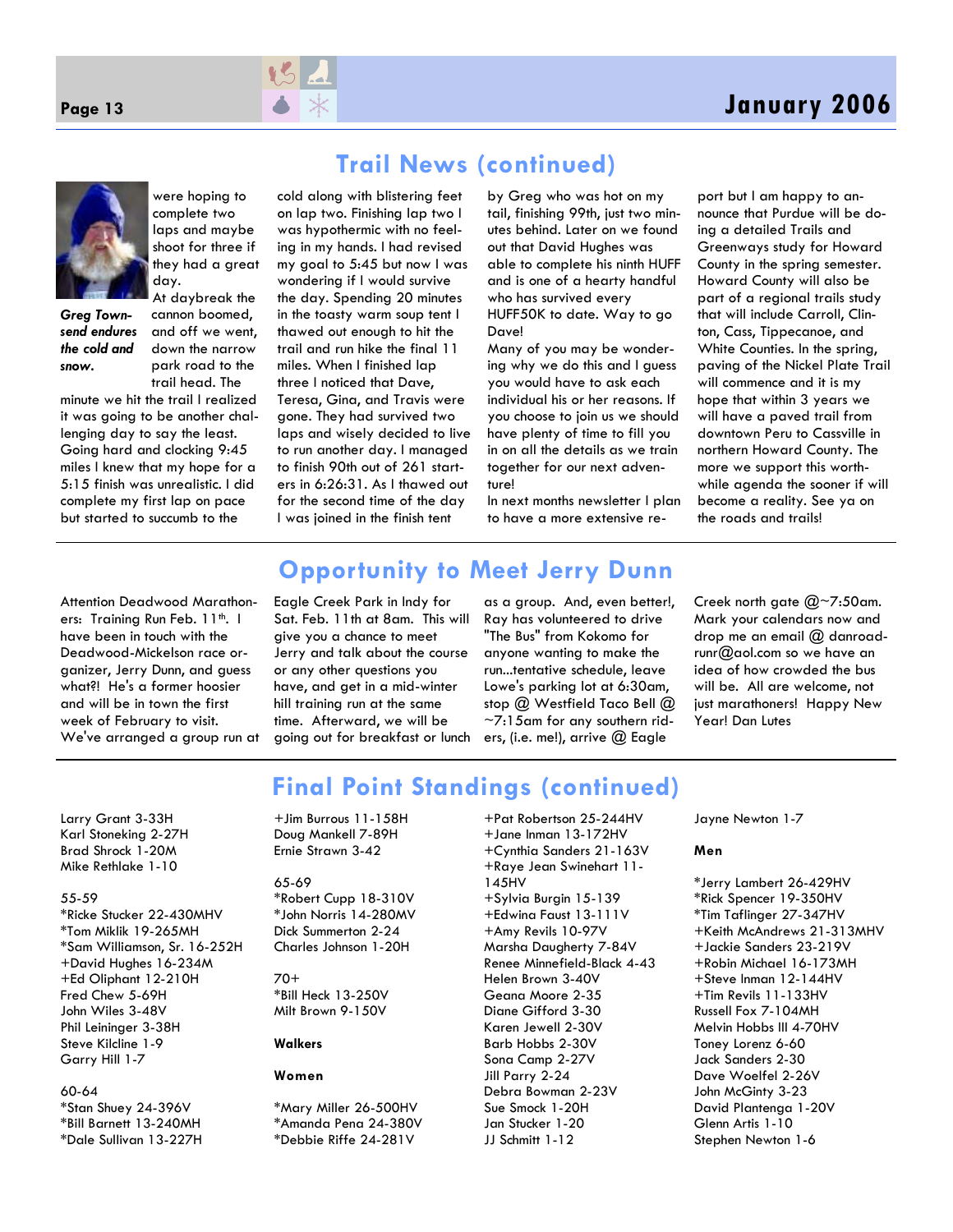### **The Roadrunner** *Page 14* **<b>Page 14** *Page 14*

### **Club Kokomo Ends 2005 on a High Note (continued)**

They must have smelled the soup and Annie O's homemade rolls! Once again Stan set the course up, Ray's Transition Team volunteers kept us on course, and Travis and Lori were joined in the kitchen by Barb Wand and an injured Edwina Foust, who kept the drinks coming and stretched the soup and rolls as far as they could. The UAW Assembly Hall was packed for fun and fellowship as we passed out over 150 awards, gift certificates, and prizes. Please remember our generous sponsors including The Running Company, Powerhouse Gym (Cool Towels!), YMCA, Sports Center, and Comprehensive Planning (Great Gloves!). Plans for the 2006 include the same great soup only more of it!, faster awards (it can and will be done!), and some special live musical entertainment. You won't want to miss it!

#### **Upcoming Races and Road Trips**

Those wanting to carpool for the Siberian on Saturday January 7 should call Charlie at 765.457.2607. We will leave from Lowe's parking lot with departure time determined by the weather. Race starts at 12 Noon Indiana time. Entry forms available at www.kennekuk. com. Remember....No Wimps!!

The Bop to The Top is January 28 benefiting Riley Hospital for Children. Club Kokomo women will be defending their team championship. This will be the

toughest 515 feet race you will ever do! Course description... Straight Up!! For more information call me or visit www. tuxbro.com.

The first CK points race of the year will be the Ground Hog 7 Mile Run on Sunday, February 5 at 1 PM. The



*Al Hochgesang works hard to hold off Logansport runner Craig Overway.* 

Ground Hog has moved to Zionsville High School. The race is free and you can register online at www.indyrunners. org. Gary also has a link and map on our www.ckrr.us race calendar. Participants are asked to donate their old running shoes. Gently used

shoes will be sent to Africa and the rest will be recycled to make synthetic tracks. For carpooling information call Charlie or Ray at 854-1393.



# **Some photos from the Charity Run**





*Eric Mathew Men's Winner Byron Bundrent Dave White and Bill Heck*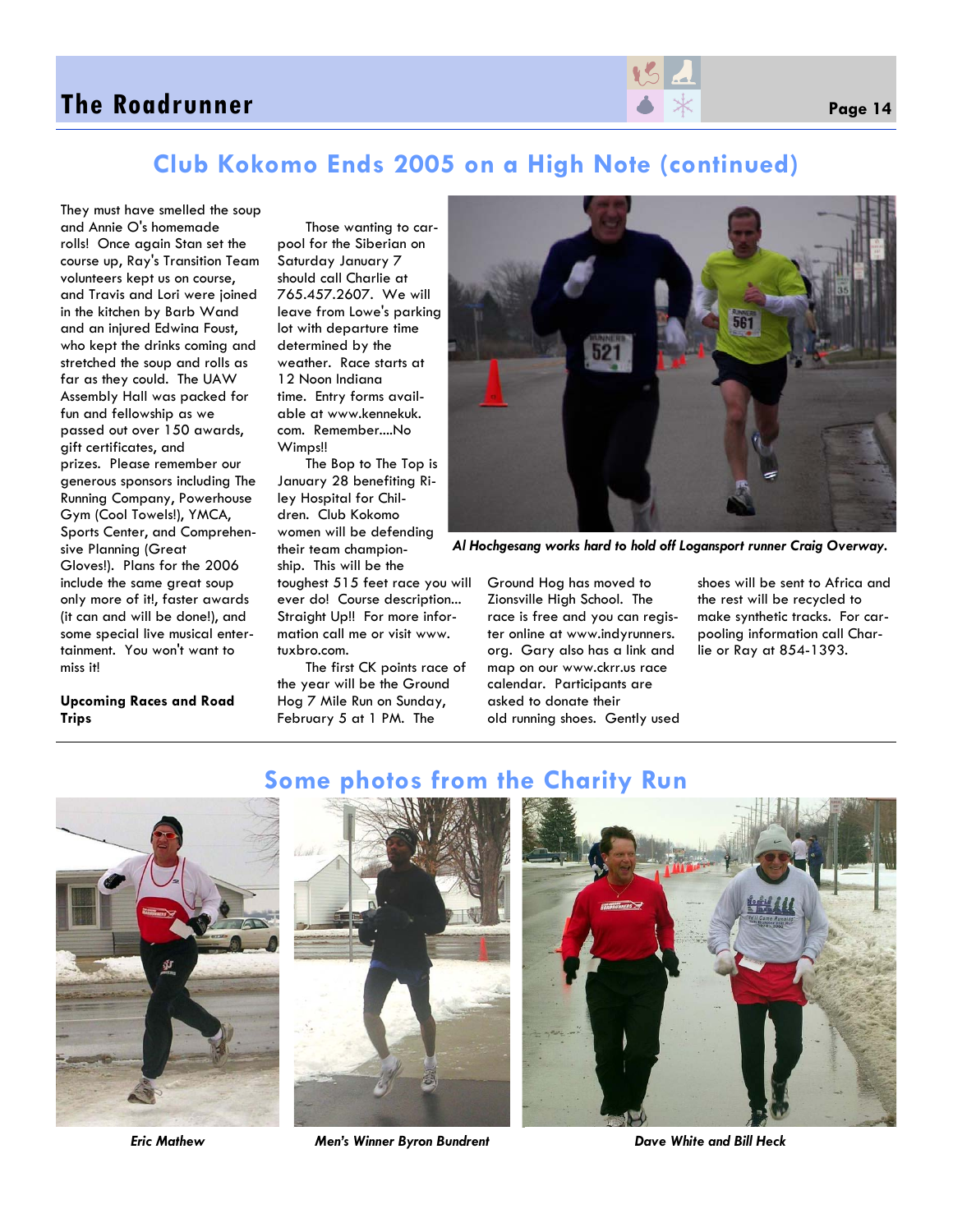





*Women's Winner Kelly Wright Justine Eads Gina Sheets* 







Jackie Sanders, the Revils', and Sylvia Burgin **Ricke Stucker** *Ricke Stucker Ricke Stucker*